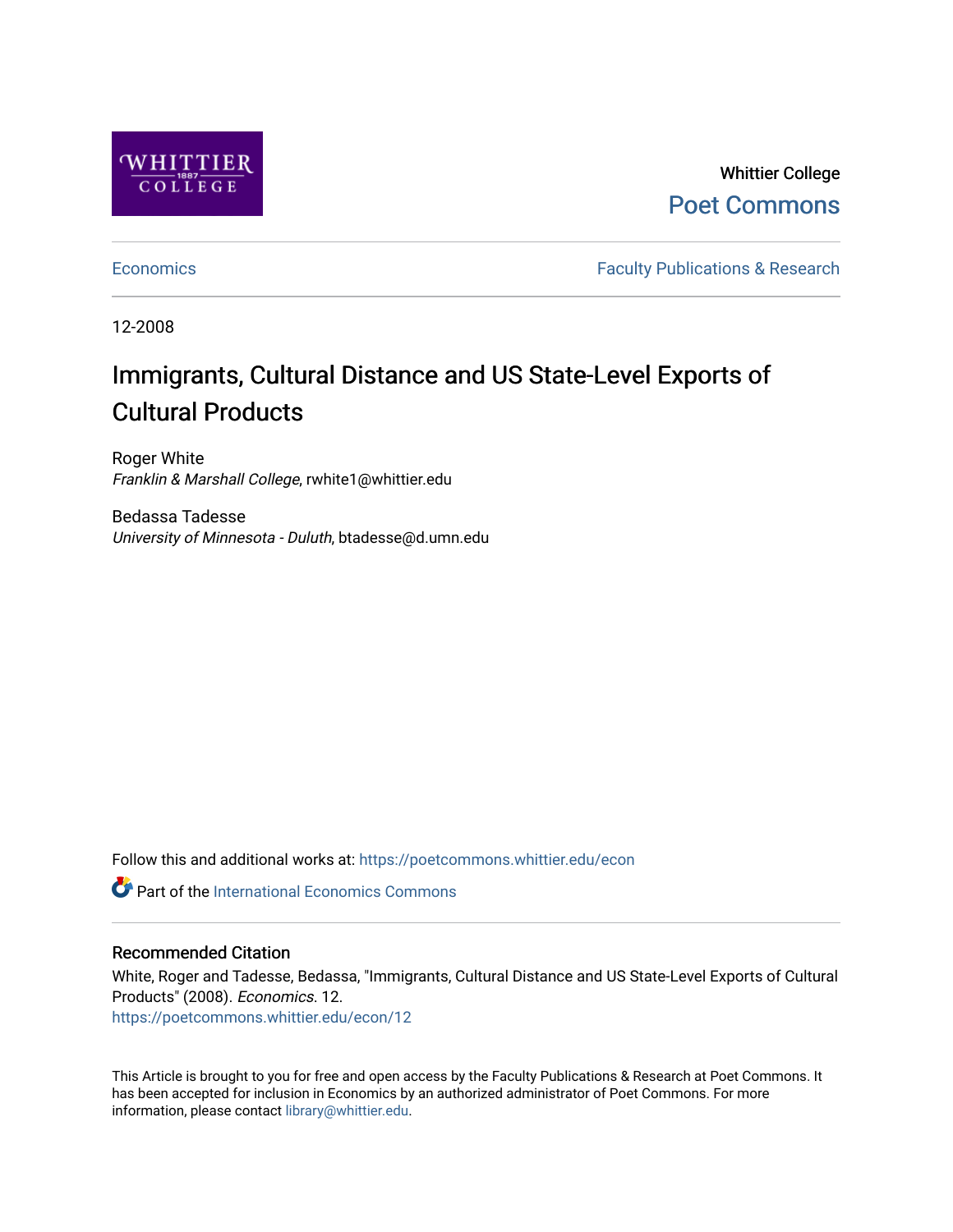# G Model<br>ECOEN 220: No of Barrel 2. **ARTICLE IN PE**

North American Journal of Economics and Finance xxx (2008) xxx–xxx



Contents lists available at [ScienceDirect](http://www.sciencedirect.com/science/journal/10629408)

# North American Journal of Economics and Finance



# Immigrants, cultural distance and U.S. state-level exports of cultural products

## Roger Whiteª,\*, Bedassa Tadesse<sup>b,1</sup>

<sup>a</sup> *Department of Economics, Franklin & Marshall College, 415 Harrisburg Pike, Lancaster, PA 17603, USA* <sup>b</sup> *Department of Economics, University of Minnesota-Duluth, 1318 Kirby Drive, 330G LSBE Duluth, MN 55812, USA*

#### article info

*Article history:* Received 29 February 2008 Received in revised form 2 August 2008 Accepted 10 August 2008 Available online xxx

*JEL classification:* F14 F15 F22

*Keywords:* Cultural distance Exports Gravity Immigrants Tobit

### **ABSTRACT**

We examine the relationships between immigrants, cultural distance and state-level exports, employing state-specific immigrant stocks and total US immigrant stocks, separately, and a measure of cultural distance recently introduced by [Tadesse, B., & White, R. (2008b). Cultural distance as a determinant of bilateral trade flows: Do immigrants counter the effect of cultural distance? Applied Economic Letters]. A positive link between immigrants and aggregate exports is reported and, while cultural distance is found to reduce exports, immigrants partially offset the effects of cultural distance by increasing both the intensity of existing exports and the likelihood that exporting occurs. However, heterogeneity in immigrant effects is observed across cultural product sub-classifications, suggesting variation in the ability of immigrants to influence trade by overcoming information asymmetries.

© 2008 Elsevier Inc. All rights reserved.

### **1. Introduction**

We examine the effects of immigrants and cultural distance on state-level exports, placing emphasis on several categories of cultural products, and dispense potential implications of variation in immigrants' abilities to influence trade between their home and host countries. Cultural products are goods and services that convey ideas, symbols and ways of life. Examples include books, magazines, multimedia products, software, recordings, films, videos, audiovisual programs, crafts and fashion design [\(Cano,](#page-17-0)

∗ Corresponding author. Tel.: +1 717 291 3920; fax: +1 717 291 4369.

*E-mail addresses:* [roger.white@fandm.edu](mailto:roger.white@fandm.edu) (R. White), [btadesse@d.umn.edu](mailto:btadesse@d.umn.edu) (B. Tadesse).

 $1$  Tel.: +1 218 726 8365; fax: +1 218 726 6905.

1062-9408/\$ – see front matter © 2008 Elsevier Inc. All rights reserved. doi:[10.1016/j.najef.2008.08.001](dx.doi.org/10.1016/j.najef.2008.08.001)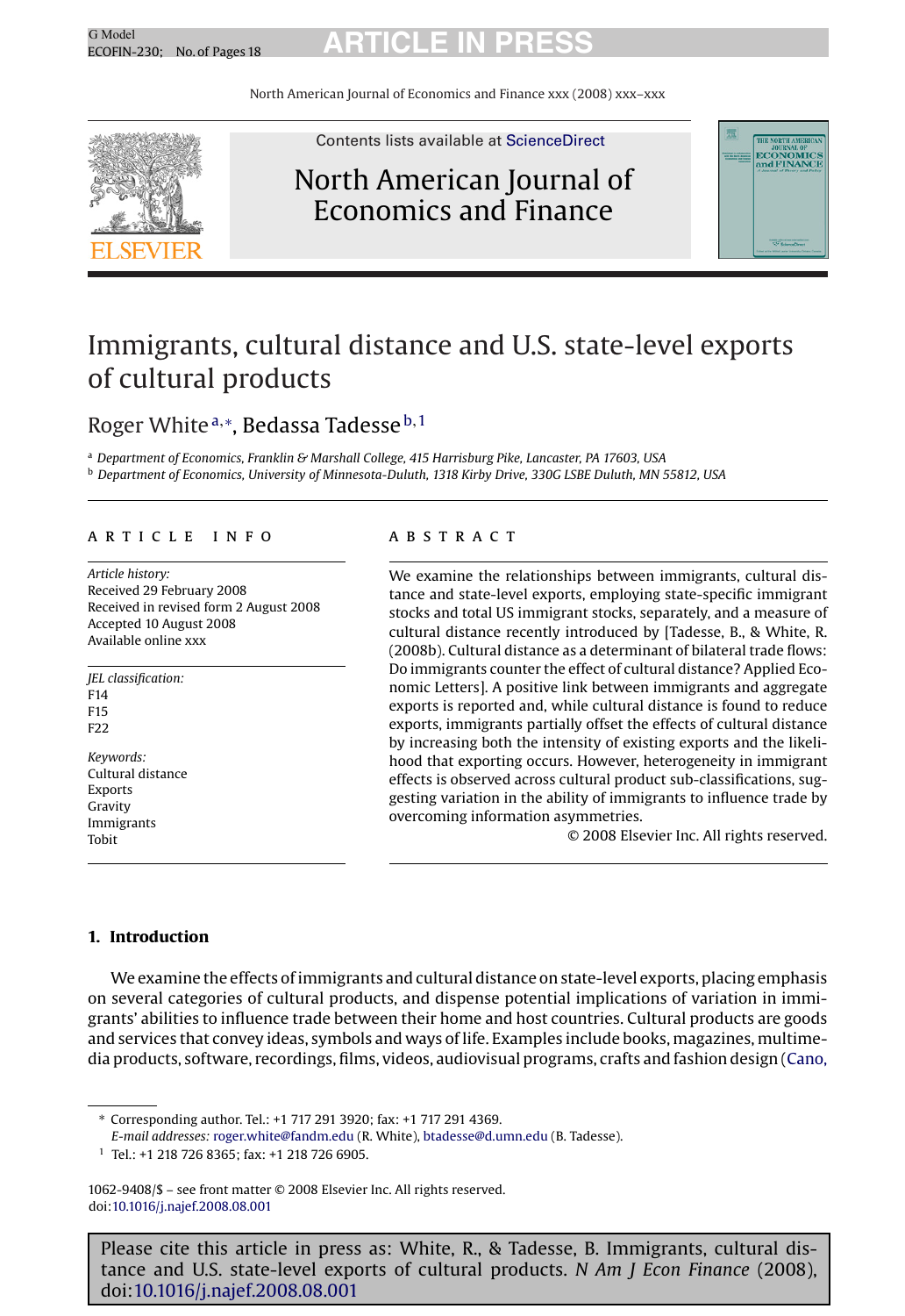[del Corral, & Poussin, 2000\).](#page-17-0) While exports of cultural products comprise a minor share – roughly 2.4 percent – of total state-level exports, international trade in such products has grown rapidly in recent decades. Between 1980 and 1998 alone, global imports of all commodities increased by 189 percent while imports of cultural products increased 347 percent [\(UNESCO, 2005\).](#page-18-0) Such growth has added an impetus for related multilateral trade negotiations and, thus, further liberalization of trade in cultural products. [Tadesse and White \(2008a\)](#page-18-0) indicate that, by fully or partially countering the negative effects of cultural differences on trade, immigrants enhance host country exports of both cultural and non-cultural products. We extend their findings by considering differences in product characteristics while examining whether immigrants' knowledge of home country markets and customs yields variation in the extent to which immigrants influence their host state's exports to their home countries, particularly for products that embed culture.

Prior studies of the immigrant-trade link indicate that immigrants enhance host country exports to their home countries in several ways. First, immigrants' knowledge of their country of origin may make it easier for them to acquire information about profitable international trading opportunities and to reduce informal barriers to trade. An example would be an immigrant knowing consumer preferences in her home country and, as a result, being able to inform exporters in her host country of whether their products can be successfully marketed or if modifications are needed to suit importers' preferences. The implication is that by helping to ameliorate demand and supply matching costs, immigrants may enhance trade between their home and host countries. Second, as they might have connections with local business networks, immigrants may aid in reducing network search costs by helping producers to find distributors, assemblers to find component suppliers, and investors to find joint-venture partners or other investment opportunities. Third, since delivery and payment may occur at different times and places, international transactions are traditionally based on confidence. Through their knowledge of local business law and practices, immigrants may reduce uncertainties related to transactions by facilitating stronger enforcement of international contracts.

Studies of the immigrant-trade relationship that focus on aggregate trade flows and/or on trade in various types of goods (e.g., differentiated and homogenous goods, manufactured and nonmanufactured goods, and 1-digit SITC sector classifications) have paid only indirect attention to the influence of immigrants on trade in cultural products and related product sub-classifications. Due to their ability to embed exporting countries' cultures, trade in cultural products may involve higher search/networking costs than trade in non-cultural products. Hence, the estimated effects of immigrants on trade in non-cultural products may not be representative of immigrants' influences on trade in cultural products. Since immigrants' influences on trade are sensitive to differences in product characteristics, we posit that the extent to which immigrants affect host-home country trade (by reducing network search costs, ameliorating demand and supply matching costs, and/or facilitating enforcement of international contracts) may vary across product (e.g., cultural and noncultural products) and sub-product classifications (e.g., products embedded with different cultural components).

In addition to providing greater insights into immigrants' abilities to influence trade in both cultural and non-cultural products, our study contributes to the literature in two specific ways. First, we differentiate the effects exerted by immigrants who reside in a given state from the influence of the total stock of immigrants residing in the US on state-specific exports to the immigrants' respective home countries. In doing so, we discern the importance of network effects as a means by which immigrants facilitate trade. Second, by employing cross-sectional data for 51 US states and 75 trading partners for the year 2000, we compare the effects of immigrants on trade across export categories and products that embed the exporting country's culture to differing degrees.2Our use of state-level export data is essential as failure to find an immigrant-export link using state-level data may call into question the findings of previous studies that employ aggregate data [\(Dunlevy, 2006\).](#page-17-0) The use of state-level export data also permits examination of the possibility that immigrants enhance the probability of exports to take place (from very low or non-existent levels to an observable threshold

 $<sup>2</sup>$  The "51 states" are the 50 individual states plus Washington, DC. A list of the home countries included in the data set is</sup> presented in [Table 1.](#page-7-0)

Please cite this article in press as: White, R., & Tadesse, B. Immigrants, cultural distance and U.S. state-level exports of cultural products. *N Am J Econ Finance* (2008), doi[:10.1016/j.najef.2008.08.001](dx.doi.org/10.1016/j.najef.2008.08.001)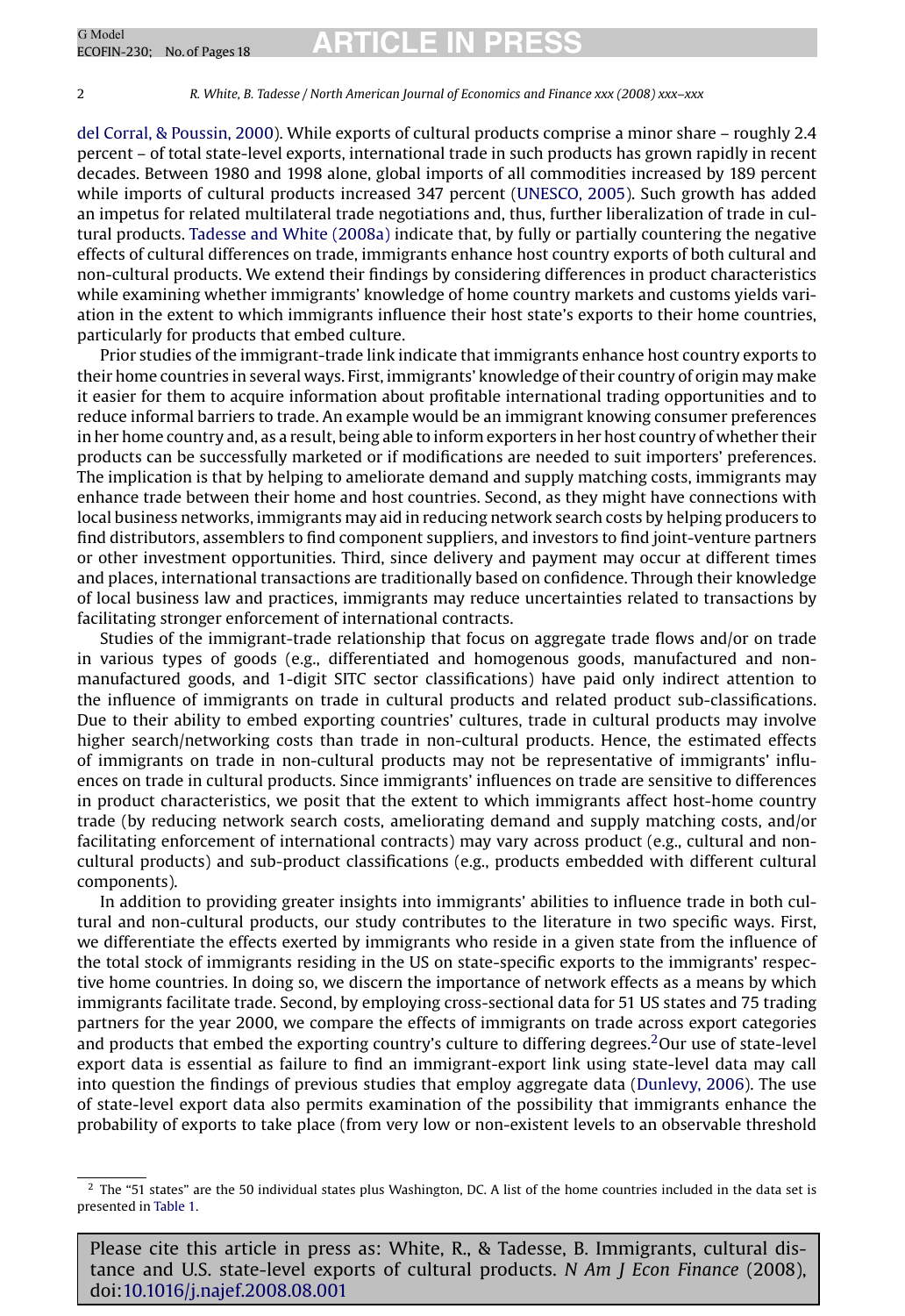<span id="page-3-0"></span>(export-initiation)) and the extent to which immigrants increase the volume of the existing level of exports (export-intensification).<sup>3</sup>

Confirming the findings of [Tadesse and White \(2008a, 2008b\), o](#page-18-0)ur results suggest that, generally speaking, immigrants exert pro-export effects while cultural distance inhibits state-level exports of both cultural and non-cultural products. While the pro-export effects of immigrants on cultural products and related sub-classifications can largely be attributed to their collective ability to increase the intensity of the existing level of exports, we also find that immigrants exert positive export-initiation effects, the magnitude of which are not as widely observed relative to their intensification effects across cultural products sub-classifications. We take this to be an indication of the extent to which differences in product characteristics, that arise from variation in the amount and manner in which host country culture is embedded in the products, affect immigrants' abilities to influence host-home country trade. In addition to the positive effects that immigrants who reside in given state have on their host's exports, we find that immigrants residing elsewhere in the US also positively affect the levels of exports from other states—evidence of the extent to which immigrants' business and/or social network connections are utilized to increase host-home country trade. Our results also reveal the existence of heterogeneity in immigrant effects across cultural product classifications, suggesting variation in the abilities of immigrants to influence trade by overcoming asymmetric information that may arise from differences in the degrees to which various products are embedded with the exporting country's culture.

We proceed as follows. Section 2 reviews the literature relating to immigrant-trade links. Section [3](#page-4-0) introduces the theoretical framework, econometric specification, our measure of cultural distance and the different estimators employed in the analysis. Section [4](#page-9-0) provides a discussion of our empirical findings, while Section [5](#page-16-0) concludes.

#### **2. The literature**

The pro-trade effect of immigrants is well-established in the literature. [Gould \(1994\), e](#page-17-0)xamining the US, first documents an immigrant-trade link and subsequent studies report positive links for a number of other host countries. For example, [Helliwell \(1997\),](#page-18-0) [Head and Ries \(1998\)](#page-17-0) and [Wagner, Head, and Ries](#page-18-0) [\(2002\)](#page-18-0) document links for Canada, while [Ching and Chen \(2000\)](#page-17-0) report a positive link between immigrants and Canada–Taiwan trade. [Blanes \(2003, 2004, 2006\)](#page-17-0) and [Blanes and Martín-Montaner \(2006\),](#page-17-0) [Piperakis, Milner, and Wright \(2003\),](#page-18-0) [Bryant, Genc, and Law \(2004\),](#page-17-0) [Hong and Santhapparaj \(2006\)](#page-18-0) and [White \(2007a\)](#page-18-0) report links for Spain, Greece, New Zealand, Malaysia and Denmark, respectively. [Combes, Lafourcade, and Mayer \(2005\)](#page-17-0) even report an intra-France migrant-trade relationship. Using US data, [Dunlevy and Hutchison \(1999\)](#page-17-0) find variation across product classifications in the pro-import influence of immigrants, and [White \(2007b\)](#page-18-0) reports that immigrants from lower income countries drive the US immigrant-trade link. [Hutchinson \(2002\)](#page-18-0) and [Mundra \(2005\)](#page-18-0) also report pro-trade influences of immigrants on US-home country trade flows. With the exception of [Co, Euzent, and Martin](#page-17-0) [\(2004\)](#page-17-0) who considers differences in the influence of immigrants from developed and developing home countries on state-level exports, the several studies that have examined a link between immigrants and US state-level exports generally fail to consider variation across home countries (see, for example, [Bandyopadhyay, Coughlin, & Wall, 2006;](#page-17-0) [Bardhan & Guhathakurta, 2005;](#page-17-0) [Dunlevy, 2006\).](#page-17-0)

In addition to the research mentioned above, our work is motivated by three studies in particular: [Girma and Yu \(2002\),](#page-17-0) [White and Tadesse \(2007\)](#page-18-0) and [Herander and Saavedra \(2005\). G](#page-18-0)irma and Yu examine the UK immigrant-trade link using data for 48 nations that span the years 1981–1993. Stratifying their sample of home countries into two groups, "Commonwealth" and "non-Commonwealth" nations, the authors report a positive influence of immigrants on trade only for the latter classification. The authors assume that personal contacts and connections to business and/or social networks apply to all immigrants, regardless of home country. As a result, commonality of legal norms and judicial

<sup>&</sup>lt;sup>3</sup> We acknowledge that trade in cultural products may influence cultural practices and, if so, a portion of the causality may run opposite to the hypothesized direction. Unfortunately, the cross-sectional nature of the current data inhibits more complete analysis.

Please cite this article in press as: White, R., & Tadesse, B. Immigrants, cultural distance and U.S. state-level exports of cultural products. *N Am J Econ Finance* (2008), doi[:10.1016/j.najef.2008.08.001](dx.doi.org/10.1016/j.najef.2008.08.001)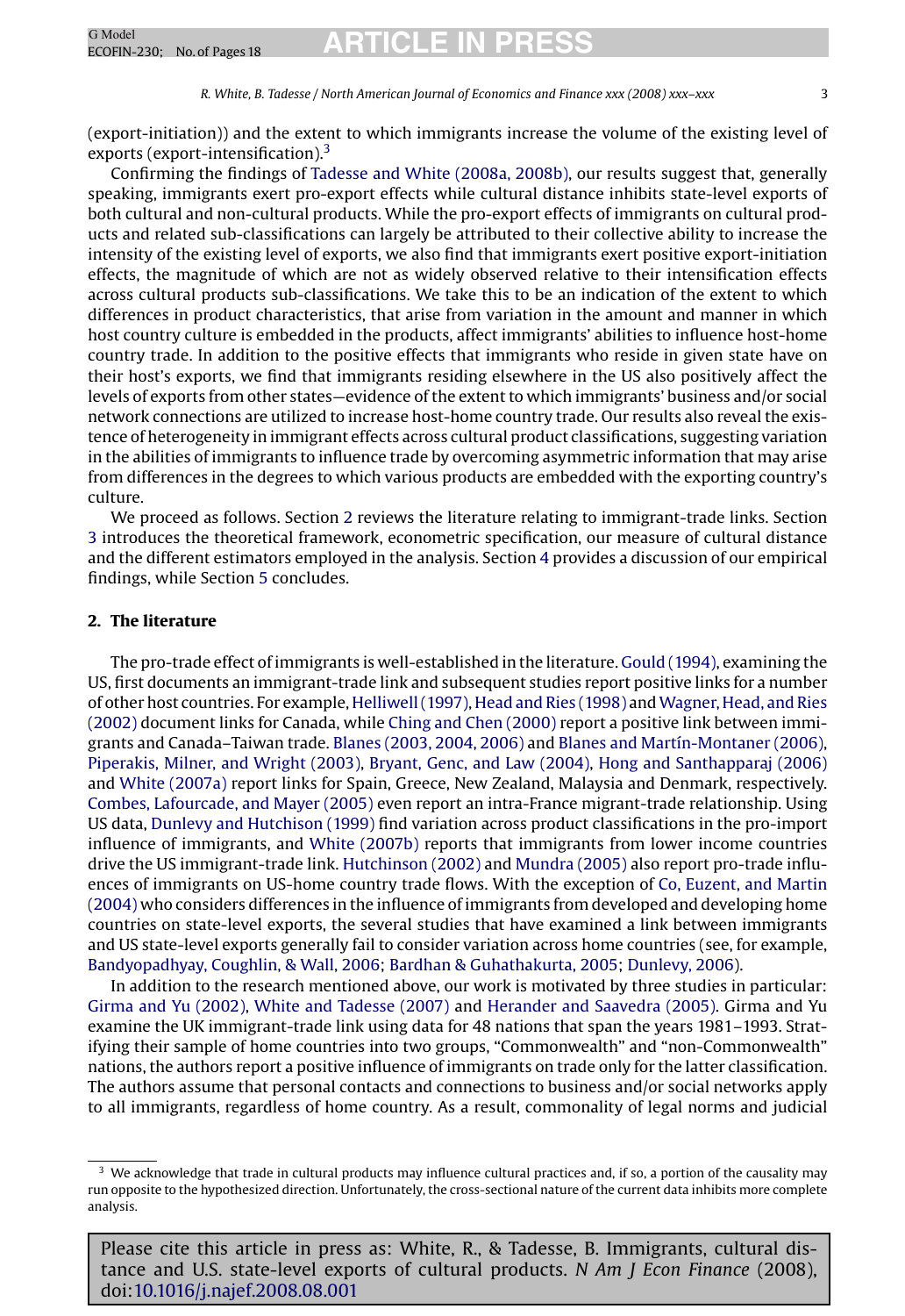<span id="page-4-0"></span>

systems, formal and informal contracting structures, and communications systems between the UK and Commonwealth-affiliated home countries diminish immigrants' abilities to affect trade.

[White and Tadesse \(2007\)](#page-18-0) examine the Australian immigrant-trade relationship using data for 101 trading partners that span the years 1989–2000. To determine whether increased cultural pluralism, fostered when, in 1973, the White Australia policy was abandoned, generated variation in immigranttrade links across home countries, the authors classify immigrants' home countries based on whether or not preferential treatment (in terms of immigrant entry, assisted migration, etc.) was afforded under the policy. The authors report that immigrants from nations not afforded preference under the policy exert stronger proportional influences on Australian imports from their home countries, and immigrants from nations that were afforded preference exert stronger influences on Australian exports to their home countries. The resulting variation in the influence of immigrants on Australian-home country trade flows is attributed to cultural (dis)similarities between Australia and immigrants' home countries.

Finally, [Herander and Saavedra \(2005\)](#page-18-0) consider the influences of immigrants from 36 home countries on US state-level exports during the 1993–1996 period. Placing particular emphasis on two relationships – the influence of "in-state" immigrants (i.e., those immigrants who reside in a given state) on the exports of their states of residence and the influence of "out-of-state" immigrants (i.e., those immigrants who reside in other states) on exports from the given state – the authors report that both immigrant cohorts exert pro-export influences, with the effect of the former being of greater proportional magnitude than that of the latter. The authors take these dual immigrant-export effects as evidence of intra-national ethnic networks being utilized to facilitate host-home country trade.

The findings of these studies suggest that greater dissimilarity between immigrant's home and host countries produces conditions conducive for immigrants to exert different influences on trade flows and that the presence of intra-national ethnic networks allows the influence of immigrants on trade to extend beyond their states of residence. By examining the trade-inhibiting influences of cultural distance jointly with both the trade-facilitating influences of both "in-state" immigrants and the total stock of immigrants residing throughout the US, we provide greater insights into the immigrant-trade link. In doing so, we discern the importance of intra-national networks as ameans by which immigrants facilitate trade and compare immigrants' effects across products that embed the host country's culture to differing degrees. Lastly, by examining the degrees to which both immigrants and cultural distance affect trade, we also separate the extent to which immigrants increase state-level exports to their home countries by raising the likelihood of exports taking place (i.e., an export-initiation effect) and by increasing existing levels of exports (i.e., an export-intensification effect).

#### **3. Theoretical framework, data and variable construction**

Prior studies of the immigrant-trade relationship have frequently used augmented variations of the standard gravity model. [Tinbergen \(1962\)](#page-18-0) first applies the gravity specification to trade flows. Several recent papers have established theoretical foundations for the model [\(Anderson, 1979;](#page-17-0) [Anderson &](#page-17-0) [van Wincoop, 2003;](#page-17-0) [Bergstrand, 1985; Davis, 1995; Deardorff, 1998;](#page-17-0) [Eaton & Kortum, 2002;](#page-17-0) [Feenstra,](#page-17-0) [Markusen, & Rose, 2001;](#page-17-0) [Helpman & Krugman, 1985\).](#page-18-0) The basic model posits that exports from state *i* to nation *j* during year *t* (EXP<sub>iit</sub>) increase with the trading partners' combined economic mass, given as the product of Gross State Product (GSP*it*) and Gross Domestic Product (GSP*jt*) and decrease as the geodesic distance (GSP*ij*) between trading partners increases. Higher home country GDP implies greater potential export markets and higher GSP signals an increased capacity to export. The distance between state capitals and the capital city of nation *j*, measured in kilometers via the great circle method, is a proxy for transport costs.  $\varLambda$  is the constant of proportionality. Eq. (1) summarizes the basic model:

$$
EXP_{ijt} = A(GSP_{it}GDP_{jt}GDST_{ij}^{-1})
$$
\n(1)

To consider the influences of immigrants and cultural distance on state-level exports, we use a variant of the theoretical gravity model provided by [Anderson and van Wincoop \(2003\)](#page-17-0) that includes the immigrant stock from country *j* residing in state *i* at time *t* (IMM*ijt*) and a measure of the cultural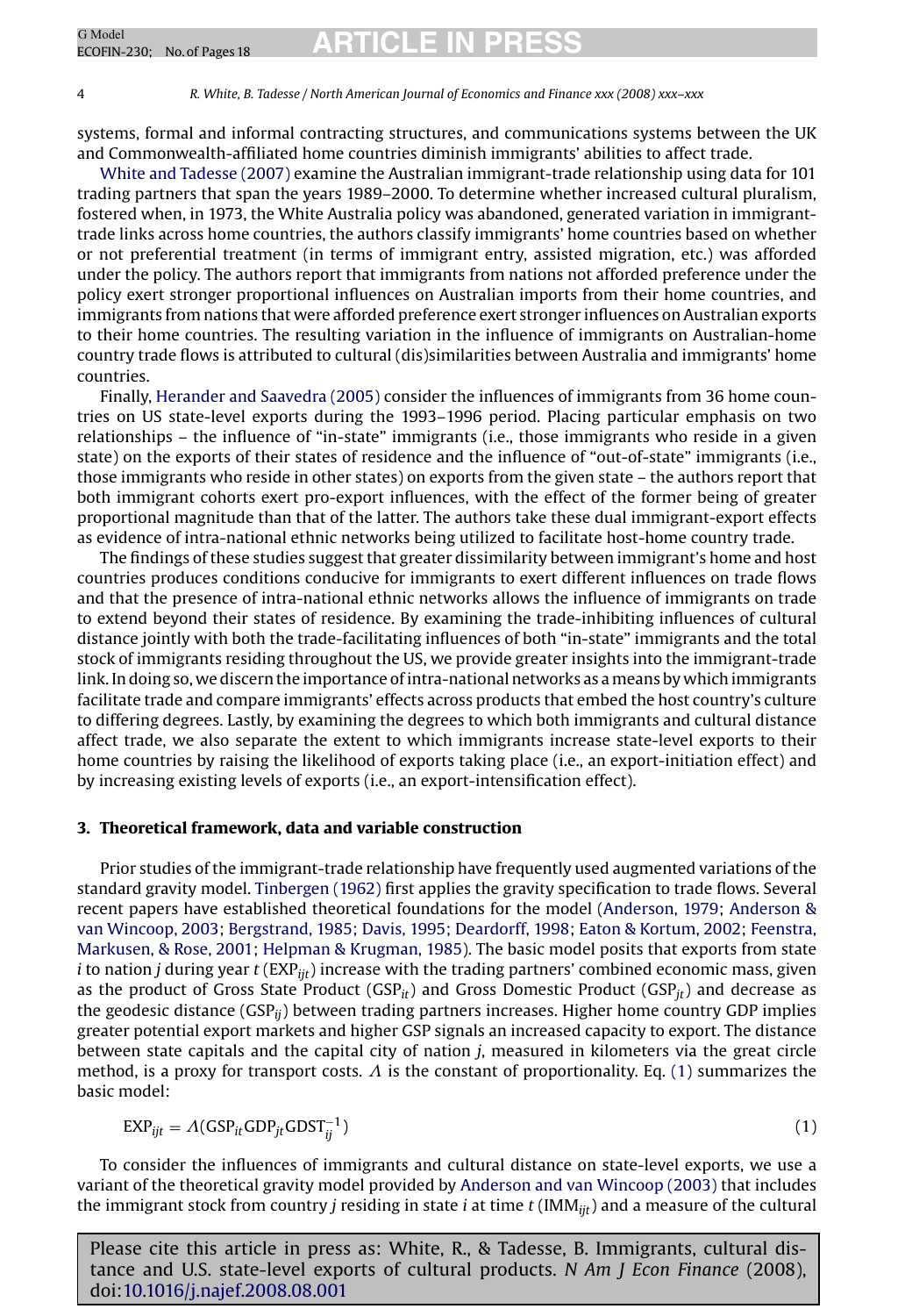<span id="page-5-0"></span>distance between the US and the immigrants' home countries (CDST*ijt*). As the influence of immigrants on state-level exports may vary with the cultural distance between their home country and their host state, we also include an interaction term between the immigrant stock and cultural distance variables.4 Appending a vector of other trade-facilitating and trade-inhibiting variables that are often discussed in the literature and an independently and identically distributed multiplicative error term,  $\varepsilon_{ijt}$ , to Eq. [\(1\)](#page-4-0) and taking natural logarithms of variables on both sides of the resulting equation yields Eq. (2):

$$
\ln \text{EXP}_{ijt} = \alpha_0 + \lambda_X X + \beta_i \ln \text{IMM}_{ijt} + \beta_2 \text{COST}_{ijt} + \beta_3 (\ln \text{IMM}_{ijt} \times \text{COST}_{ijt}) + \varepsilon_{ijt}
$$
 (2)

where *X* is a vector that includes standard variables, to be discussed below, frequently included in augmented gravity models.<sup>5</sup> Specifically, the vector contains variables representing several factors thought to inhibit trade (geodesic distance; the change in the US-home country exchange rate; and a dummy variable identifying landlocked home countries) and those that may facilitate trade (the 1-year lagged first-difference of the dependent variable; GSP and GSP per capita; home country GDP and GDP per capita; trade openness; economic remoteness; and dummy variables indicating whether English is commonly used in the home country and if the home country is party to a trade agreement with the US).

The proportional influence of immigrants on state-level exports (at a given time period *t*), holding cultural distance constant at the mean values, is given as the sum of the coefficients on the immigrant stock variable and the product of the coefficient on the interaction term evaluated at the mean value of the cultural distance variable:  $\hat{\beta}_1 + \hat{\beta}_3 \times \overline{\text{CDST}}_{ii}$ . Similarly, the effect of cultural distance on state-level exports, holding the immigrant stock constant, is given by the sum of the coefficient on the cultural distance variable and the product of the coefficient on the interaction term evaluated at the mean value of the immigrant stock variable:  $\hat{\beta}_2 + \hat{\beta}_3 \times \overline{\text{IMM}}_{\text{ijt}}$ .

#### *3.1. Measuring cultural distance*

We use data from the World Values Surveys (WVS) and the European Values Surveys (EVS) [\(Hagenaars, Halman, & Moors, 2003;](#page-17-0) [Inglehart, Basanez, Diez-Medrano, Halman, & Luijkx, 2004\)](#page-18-0) and adopt the methodology introduced in [Tadesse and White \(2008b\)](#page-18-0) to quantify the cultural distance between the US and each home country.<sup>6</sup> The surveys, conducted between 1998 and 2001, provide data from representative national samples that permit construction of standardized measures of culture based on answers to a broad set of questions that span topics such as economics, politics, religion, sexual behavior, gender roles, family values, communal identities, civic engagement, ethical concerns, environmental protection, and scientific and technological progress ([Inglehart et al., 2004\).](#page-18-0) Based on survey responses, [Inglehart et al. \(2004\)](#page-18-0) employ factor analysis and classify respondents along two broad dimensions of culture: (1) Traditional authority vs. Secular-Rational authority (TSR), and (2) Survival values vs. Self-Expression values (SSE).7

The TSR dimension of culture reflects the contrast between societies in which deference to the authority of a God or the nation is viewed as important or as expected and those societies in which the individual and self-expression are stressed. Traditional societies tend to place emphasis on national pride and respect for authority, and thus are characterized by emphasis on obedience to

<sup>4</sup> Our model allows the effects of both immigrants and cultural distance to vary over time.

<sup>5</sup> We do not take the natural logarithm of the cultural distance variable as, in many instance, the variable takes a value between zero and one. Opting to not take natural logarithms allows us to avoid problems involving interpretation of estimated marginal effects.

<sup>6</sup> The WVS/EVS data does not permit construction of state-level measures of culture. As a result, we employ values of culture representing the entire US population. A state-level measure of culture, constructed by applying national culture measures to native-born and immigrant population shares, was used in an alternative set of regressions. The results do not vary significantly from those presented here. Data and results are available from the authors.

 $<sup>7</sup>$  [Inglehart and Baker \(2000\)](#page-18-0) describe the methodology employed when conducting the WVS and EVS, comment on the con-</sup> struction of the variables representing the TSR and SSE dimensions of culture and discuss the characteristics pertinent to culture captured by the TSR and SSE variables. We direct readers to [Inglehart and Baker \(2000\)](#page-18-0) and to [www.worldvaluessurveys.org](http://www.worldvaluessurveys.org/) as each provides more complete information than can be communicated here.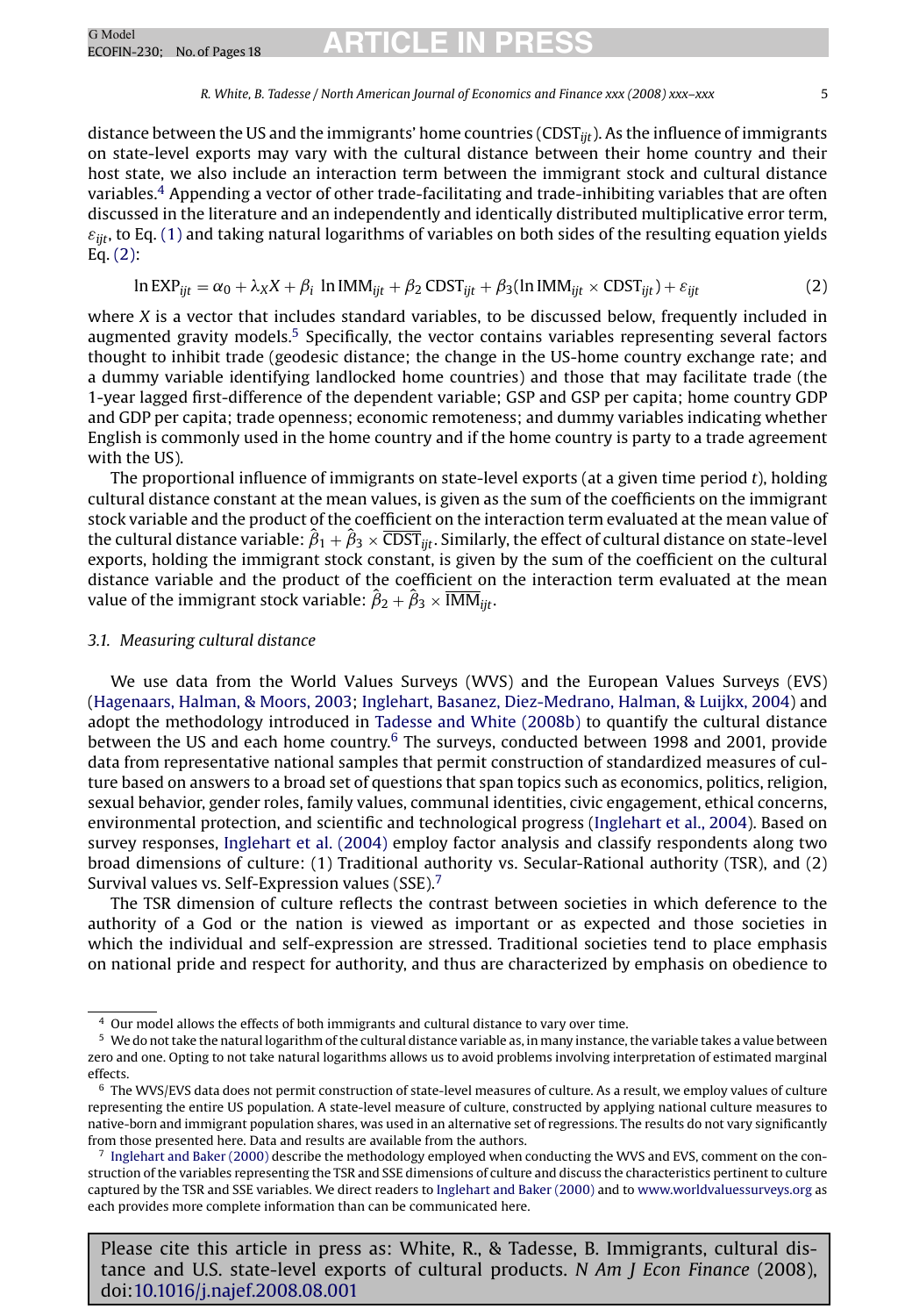<span id="page-6-0"></span>traditional/religious authority, adherence to family/communal obligations, and norms of sharing. It is common for members of such societies to view large families and large numbers of children as positive, or desirable, achievements. Divorce, abortion, euthanasia, and suicide are viewed in a very negative light. Members of Secular-Rational societies, on the other hand, tend to hold opposing views on these topics. They adhere to rational-legal norms and emphasize economic accumulation and individual achievement. On the other hand, the SSE dimension of culture reflects differences between societies that emphasize hard work and self-denial (Survival values) and those that stress quality of life issues, such as women's emancipation and equal status for racial and sexual minorities (Self-Expression values). Societies which focus more on survival tend to emphasize economic and physical security more than autonomy. Generally speaking, members of these societies find foreigners/outsiders, ethnic diversity and cultural change to be threatening. This corresponds with intolerance towards homosexuals and minorities, adherence to traditional gender roles, and an authoritarian political outlook. Members of societies in which Self-Expression values are emphasized tend to hold opposing preferences on these issues.

While we employ data from the 1998 to 2001 WVS/EVS, [Inglehart and Baker \(2000\)](#page-18-0) examine relative TSR and SSE values across countries using the first three waves of the WVS/EVS (1981–1982; 1990–1991; 1995–1998) and finds striking similarities in country-specific values across survey periods. The authors observe that societies, over time, are much more likely to move from left to right (i.e., from Survival values to Self-Expression values) in their "cultural map" than to move vertically. This path of movement is attributed to what the authors dub a "persistence of traditional values." The observed consistency of relative TSR and SSE values across nations and time periods speaks to the consistency of measurement across surveys.

[Table 1](#page-7-0) presents average TSR and SSE values along with corresponding cultural distances from the US that are calculated following [Tadesse and White \(2008b\). T](#page-18-0)he table reveals that Canada, Australia, Ireland, the UK and Austria are the nations in our data that are most culturally-similar to the US, while Macedonia, Russia, China, Morocco and Moldova are the most culturally-distant nations. Not surprisingly, many European nations, along with Canada, Australia and Mexico, are estimated as culturally-nearest the US. At the other end of the spectrum, we see that 14 of the 20 most distant nations are former Soviet states and Soviet satellites in Eastern Europe. Although the rankings generally conform to expectations that can be based on casual observation of cultural similarities/dissimilarities between people in different nations, it is important to bear in mind that the values are estimates and that strict ordinal interpretation of the rankings may prove problematic.

#### *3.2. The empirical model*

Expanding the list of explanatory variables included in the vector*X*in Eq.[\(2\), w](#page-5-0)e obtain the following estimable empirical specification:

$$
\ln \text{EXP}_{ijt} = \alpha_0 + \beta_1 \ln \text{IMM}_{ijt} + \beta_2 \text{CDST}_{ijt} + \beta_3 (\ln \text{IMM}_{ijt} \times \text{CDST}_{ijt}) + \lambda_1 \Delta \ln \text{EXP}_{ijt-1} + \lambda_2 \text{GDST}_{ij} + \lambda_3 \text{GDP}_{jt} + \lambda_4 \text{GDP per capital}_{jt} + \lambda_5 \ln \text{GSP}_{it} + \lambda_6 \ln \text{GSP per capital}_{it} + \lambda_7 \ln (\text{EXP}_{ijt}/\text{EXP}_{ijt-1}) + \lambda_8 \text{OPEN}_{jt} + \lambda_9 \ln \text{REM}_{jt} + \lambda_{10} \text{ENGL}_{j} + \lambda_{11} \text{FTA}_{ijt} + \lambda_{12} \text{LOCK}_{j} + \varepsilon_{ijt}
$$
\n(3)

To control for the effects of trade inertia, we include the lagged first-difference of the dependent variable, ln EXP*ijt*−1. The immigrant stock, cultural distance and geodesic distance variables are as described in Section [2. G](#page-3-0)DP and GDP per capita data are from the[World Bank \(2006\), w](#page-18-0)hile GSP data are from the [US Bureau of Economic Analysis \(2008\). G](#page-18-0)SP per capita is constructed as GSP divided by state population [\(US Census, 2006a\).](#page-18-0) We include GDP per capita and GSP per capita as they represent accumulated human and physical capital in the home country and the host state, respectively, and serve as a proxy for the effect that the general standards of living in the home country and host state, respectively, may have on trade between immigrants' home and host countries ([Hufbauer & Rahardja, 2007\).](#page-18-0) The annual change in the US-country j exchange rate (EXR) is included to capture potential terms of trade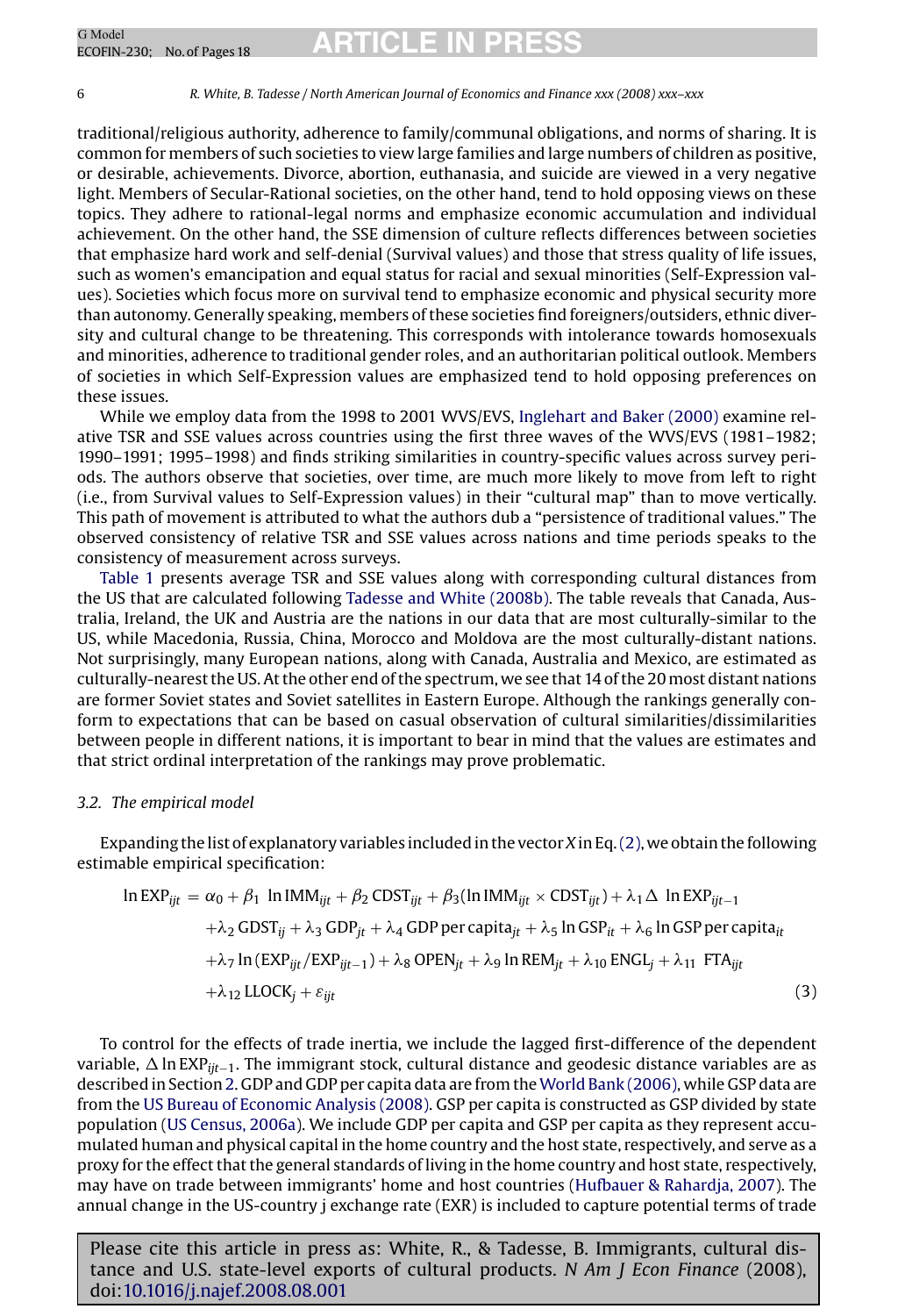<span id="page-7-0"></span>

| <b>Table 1</b>                                               |  |
|--------------------------------------------------------------|--|
| Cultural distance from the United States, ranked by distance |  |

|                | Rank Home country        | <b>TSR</b> | <b>SSE</b>    | Cultural distance |    | Rank Home country  | <b>TSR</b> | <b>SSE</b>    | Cultural distance |
|----------------|--------------------------|------------|---------------|-------------------|----|--------------------|------------|---------------|-------------------|
| $\mathbf{1}$   | Canada                   | $-0.15$    | 1.07          | 0.25              | 38 | Slovenia           | 0.70       | 0.13          | 1.35              |
| $\overline{c}$ | Australia                | 0.01       | 1.04          | 0.39              | 39 | Egypt              | $-1.01$    | $-0.24$       | 1.36              |
| 3              | Ireland                  | $-0.62$    | 0.65          | 0.40              | 40 | Slovakia           | 0.47       | $-0.14$       | 1.38              |
| 4              | <b>United Kingdom</b>    | 0.20       | 1.11          | 0.59              | 41 | Tanzania           | $-1.25$    | $-0.11$       | 1.38              |
| 5              | Austria                  | 0.24       | 0.79          | 0.63              | 42 | Indonesia          | $-0.66$    | $-0.40$       | 1.39              |
| 6              | Iceland                  | 0.31       | 1.01          | 0.69              | 43 | Uganda             | $-0.85$    | $-0.39$       | 1.43              |
| 7              | New Zealand              | 0.33       | 1.03          | 0.71              | 44 | Bosnia/Herzegovina | 0.17       | $-0.40$       | 1.46              |
| 8              | Italy                    | 0.10       | 0.40          | 0.73              | 45 | Colombia           | $-1.65$    | 0.22          | 1.48              |
| 9              | Mexico                   | $-0.86$    | 0.39          | 0.75              | 46 | Germany            | 0.93       | 0.25          | 1.48              |
| 10             | Uruguay                  | $-0.02$    | 0.18          | 0.85              | 47 | Albania            | $-0.02$    | $-0.54$       | 1.54              |
| 11             | Argentina                | $-0.60$    | 0.13          | 0.85              | 48 | Czech Republic     | 0.97       | 0.20          | 1.54              |
| 12             | Belgium                  | 0.40       | 0.54          | 0.88              | 49 | Turkey             | $-0.50$    | $-0.61$       | 1.57              |
| 13             | France                   | 0.33       | 0.41          | 0.89              | 50 | Bangladesh         |            | $-0.84 -0.55$ | 1.58              |
| 14             | Israel                   | 0.21       | 0.27          | 0.90              | 51 | Korea (South)      |            | $0.45 - 0.44$ | 1.62              |
| 15             | Spain                    | 0.18       | 0.25          | 0.90              | 52 | Algeria            | $-0.99$    | $-0.56$       | 1.64              |
| 16             | Venezuela                | $-1.03$    | 0.34          | 0.90              | 53 | Sweden             | 1.19       | 1.45          | 1.64              |
| 17             | Finland                  | 0.51       | 0.71          | 0.91              | 54 | Iran               | $-1.30$    | $-0.42$       | 1.66              |
| 18             | Switzerland              | 0.53       | 0.75          | 0.93              | 55 | Japan              | 1.21       | 0.40          | 1.67              |
| 19             | Luxembourg               | 0.51       | 0.64          | 0.93              | 56 | Pakistan           | $-0.97$    | $-0.63$       | 1.70              |
| 20             | Greece                   | 0.32       | 0.30          | 0.95              | 57 | Hungary            | 0.27       | $-0.63$       | 1.71              |
| 21             | Dominican Republic -0.73 |            | 0.07          | 0.96              | 58 | Georgia            | $-0.15$    | $-0.75$       | 1.72              |
| 22             | India                    | $-0.28$    | $-0.01$       | 0.97              | 59 | Jordan             | $-1.09$    | $-0.63$       | 1.74              |
| 23             | Chile                    | $-0.64$    | 0.03          | 0.97              | 60 | Lithuania          |            | $0.53 -0.55$  | 1.76              |
| 24             | Croatia                  | 0.05       | 0.04          | 1.01              | 61 | Azerbaijan         | $-0.21$    | $-0.82$       | 1.79              |
| 25             | Netherlands              | 0.67       | 1.15          | 1.06              | 62 | Armenia            | 0.27       | $-0.71$       | 1.79              |
| 26             | Portugal                 | $-0.37$    | $-0.11$       | 1.06              | 63 | <b>Belarus</b>     | 0.46       | $-0.65$       | 1.81              |
| 27             | South Africa             | $-0.69$    | $-0.08$       | 1.09              | 64 | Zimbabwe           | $-0.95$    | $-0.79$       | 1.84              |
| 28             | Vietnam                  | $-0.62$    | $-0.11$       | 1.09              | 65 | Latvia             | 0.43       | $-0.76$       | 1.90              |
| 29             | Norway                   | 0.75       | 1.01          | 1.12              | 66 | El Salvador        | $-2.23$    | 0.42          | 1.94              |
| 30             | <b>Brazil</b>            | $-0.81$    | $-0.12$       | 1.16              | 67 | Estonia            | 0.75       | $-0.65$       | 1.96              |
| 31             | Singapore                |            | $-0.46 -0.20$ | 1.16              | 68 | Romania            | $-0.12$    | $-1.00$       | 1.97              |
| 32             | Philippines              |            | $-0.67 -0.17$ | 1.16              | 69 | <b>Bulgaria</b>    | 0.66       | $-0.78$       | 2.01              |
| 33             | Peru                     | $-0.78$    | $-0.16$       | 1.19              | 70 | Ukraine            | 0.51       | $-0.98$       | 2.13              |
| 34             | Malta                    | $-0.98$    | $-0.08$       | 1.21              | 71 | Macedonia          | 0.21       | $-1.15$       | 2.18              |
| 35             | Poland                   | $-0.40$    | $-0.30$       | 1.26              | 72 | Russia             | 0.62       | $-1.04$       | 2.23              |
| 36             | Denmark                  | 0.92       | 1.25          | 1.32              | 73 | China              | 1.13       | $-0.70$       | 2.23              |
| 37             | Nigeria                  | $-1.27$    | $-0.02$       | 1.33              | 74 | Morocco            | $-1.75$    | $-1.20$       | 2.56              |
|                |                          |            |               |                   | 75 | Moldova            | 0.26       | $-1.80$       | 2.83              |
|                | Group average            |            |               |                   |    |                    |            |               | 1.3477            |

Corresponding TSR and SSE values for the United States are TSR = −0.37 and SSE = 0.96. Values used for Russia are WVS EVS values classified as "Russian Federation".

effects ([IMF, 2008\).](#page-18-0) Expressed as foreign currency units per US dollar, an increase indicates depreciation of home country *j*'s currency against the dollar and, thus, is expected to decrease state-level exports. To control for each home country's lack of non-US trading opportunities, we follow [Wagner et al. \(2002\)](#page-18-0) and include a measure of economic remoteness, given as  $\text{REM}_{jt} = 1/\sum_{k=1}^{K}\left[\left(\text{GDP}_{kt}/\text{GDP}_{wt}\right)/\text{GDST}_{jk}\right]$ where GDP<sub>wt</sub> represents gross global product and *k* identifies potential trading partners for country *j* where GDP<sub>wt</sub> represents gross global product and *k* identifies potential trading partners for country *j* other than the US.8 OPEN*jt*, the sum of country *j*'s total imports and exports divided by its GDP, represents each home country's general propensity to trade ([Head & Ries, 1998\).](#page-17-0) State-level export data are from the World Trade Atlas ([GTI, 2006\),](#page-17-0) and state-level immigrant population stocks are from the 2000 census [\(US Census, 2006b\).](#page-18-0) All values, where necessary, have been normalized to 1995 US dollars.

Several dummy variables are also included in Eq. [\(3\). C](#page-6-0)apturing the effects of trade agreements, FTA*ij* is equal to one if country *j* is party to an agreement with the US during 2000. Following [Dunlevy](#page-17-0) [\(2006\)](#page-17-0) and [Hutchinson \(2002\), w](#page-18-0)ho indicate common language as a determinant of trade flows in

<sup>8</sup> Internal distance, when *k* = *j*, is calculated as 0.4 times the square root of the nation's land mass [\(Head & Mayer, 2000\).](#page-17-0)

Please cite this article in press as: White, R., & Tadesse, B. Immigrants, cultural distance and U.S. state-level exports of cultural products. *N Am J Econ Finance* (2008), doi[:10.1016/j.najef.2008.08.001](dx.doi.org/10.1016/j.najef.2008.08.001)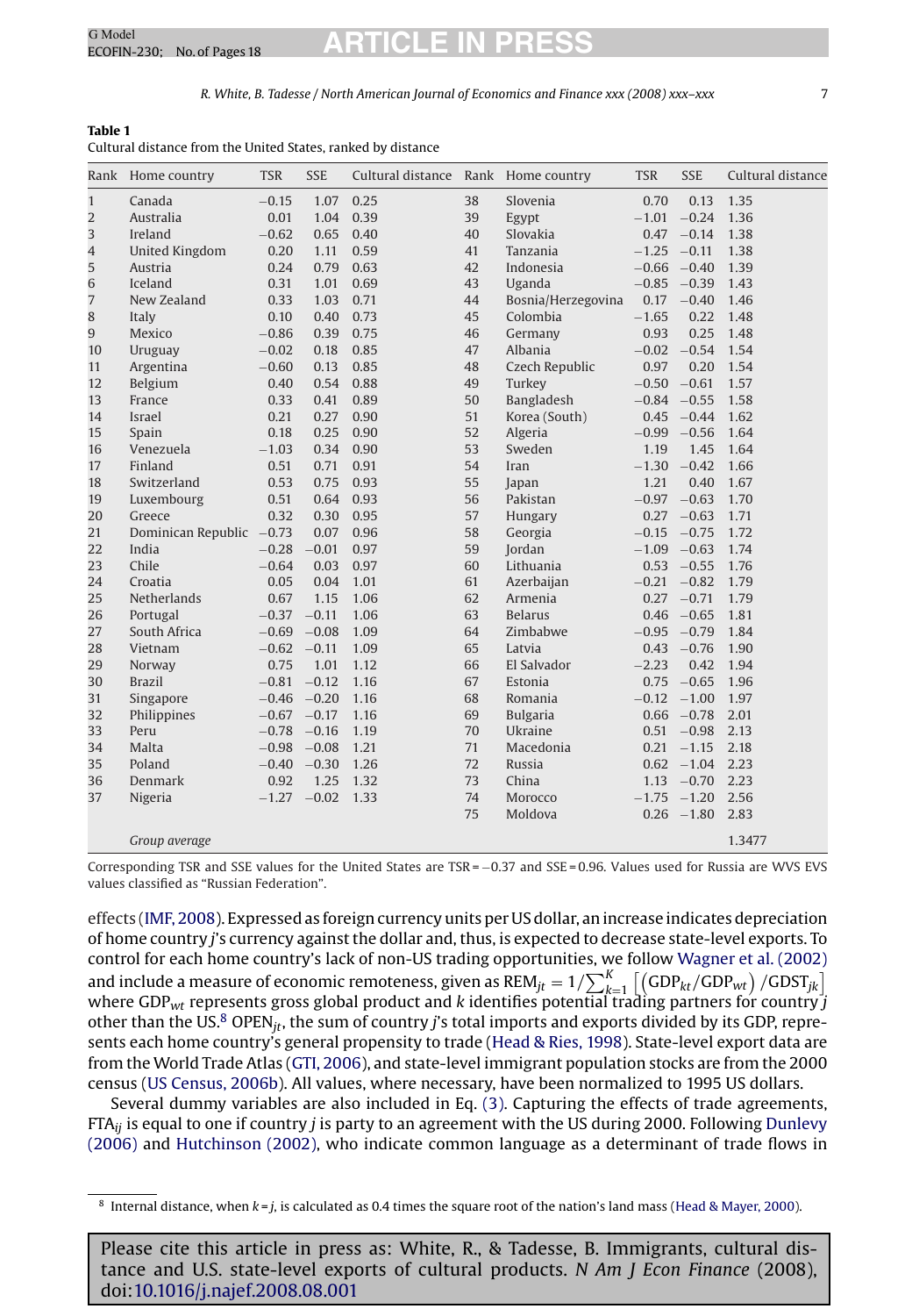<span id="page-8-0"></span>

| Table 2                |  |
|------------------------|--|
| Descriptive statistics |  |

| Variables                     | Mean                        | <b>Variables</b>                       | Mean                  |
|-------------------------------|-----------------------------|----------------------------------------|-----------------------|
| Total exports                 | 148,407,678 (1,008,056,826) | Immigrants (state-specific,<br>number) | 6,300.71 (74,743.11)  |
| Non-cultural products         | 144,788,823 (990,537,894)   | Immigrants (total US, number)          | 357,440.3 (1,077,810) |
| Cultural products             | 3,618,855 (29,441,546)      | Cultural distance                      | 1.3477 (0.5112)       |
| Cultural heritage             | 10,829 (186,612)            | Geodesic distance (in km)              | 8,886.02 (3,019.398)  |
| Printed matter                | 719,832 (7,372,390)         | GDP                                    | 271,189,386,173       |
|                               |                             |                                        | (632, 845, 671, 676)  |
| Music and the performing arts | 217,440 (1,750,605)         | GDP per capita                         | 13,028.41 (11,154.74) |
| Visual arts                   | 602,636 (13,080,989)        | <b>GSP</b>                             | 191,158,901,961       |
|                               |                             |                                        | (227, 921, 025, 648)  |
| Audio and audiovisual media   | 96,525 (1,541,973)          | GSP per capita                         | 34,387.96 (11,356.62) |
| $\Delta$ ln exchange rate     | 0.113(0.1554)               | English (dummy variable)               | 0.3733(0.4838)        |
| Open                          | 0.8445(0.4801)              | FTA (dummy variable)                   | 0.04(0.196)           |
| Remote                        | 33,527.12 (59,711)          | Landlocked (dummy variable)            | 0.2(0.4001)           |

Standard errors in parentheses. Sample is equal to 3,825 (51 "states"  $\times$  75 home countries) for all variables. See text for variable definitions. All monetary values are in 1995 US Dollars.

gravity specifications, we include a dummy variable (ENGL*j*) that is equal to one if English is the official language or is in common use in country *j* ([CIA, 2006\).](#page-18-0) Finally, a dummy variable (LLOCK*j*) that is equal to one if country *j* is landlocked is included to capture related geographic effects on trade. Table 2 presents descriptive statistics.

The values presented in the table indicate that during the year 2000, the typical state hosted about 6,301 immigrants from the typical home country in our data. As mentioned in the introduction, exports of non-cultural products comprise the overwhelming majority (97.6%) of total state-level exports, with exports of cultural products accounting for only 2.4 percent of total exports. Although greatly variable, the average home country is located about 8,886 km from the capital city of the typical state. While [Table 1](#page-7-0) reports US-home country cultural distance for each trading partner in our data sample, the average cultural distance from the US is equal to 1.35. The typical home country has a per capita income of \$13,028 and a value of 0.845 for our measure of trade openness. English is commonly used in 28 of the 75 home countries, and 60 home countries have access to international waters. Finally, while a small number of the countries (4%: Canada, Israel and Mexico) are parties to free trade agreements with the US, most home countries are not. Thus, the typical immigrant home country can be described as a middle- to upper-income country that is generally open to trade yet does not have a trade agreement in place with the US, is not landlocked, and in which English is generally not commonly used.

#### *3.3. Estimation of the empirical model*

We estimate Eq. [\(3\)](#page-6-0) first using aggregate exports and then exports of cultural and non-cultural products separately as our dependent variables. To place greater emphasis on cultural products, we consider five cultural product sub-classifications as our dependent variables. In each case, we consider three different estimators: (i) Ordinary Least Squares (OLS), (ii) Tobit, and (iii) Poisson models. [Silva and Tenreyro \(2006\)](#page-18-0) show that estimation of gravity models using OLS may produce biased and inefficient coefficients and suggest the use of the Pseudo Poisson Maximum Likelihood Estimator (PPMLE) technique. Following Silva and Tenreyro, we reject the use of OLS particularly as our disaggregated trade data have numerous zero values. Silva and Tenreyro indicate instances where Poisson may provide a better alternative to Tobit, especially in handling zero outcomes; however, while we estimate our model using Tobit and Poisson, we report results from the Tobit estima-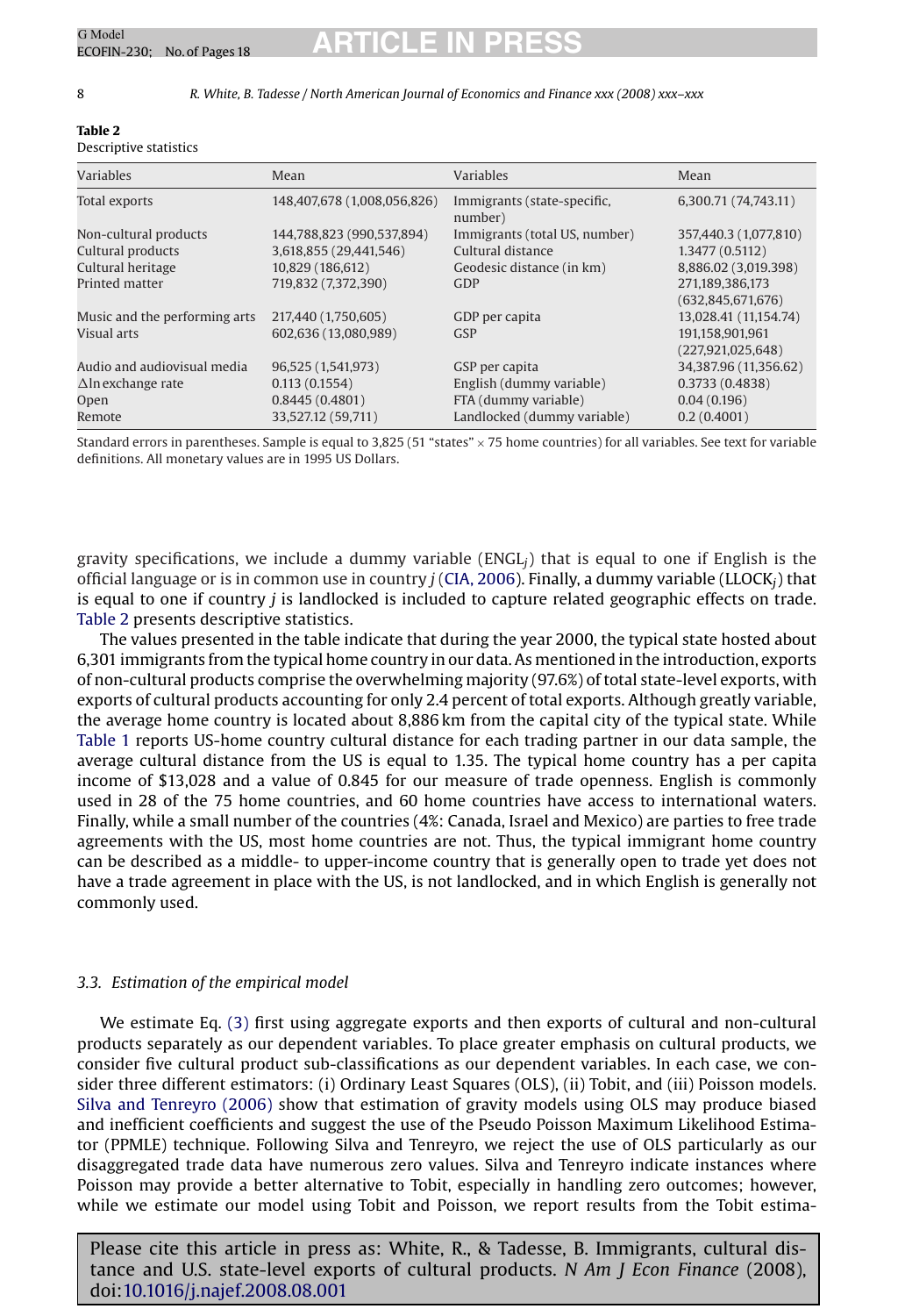<span id="page-9-0"></span>tions for empirical and flexibility reasons.<sup>9,10</sup> The rationale is threefold. First, the chi-square values (i.e., Poisson goodness of fit statistics) indicate that Poisson generally fails to adequately represent our data. Second, numerous studies also employ the Tobit procedure (see, for example, [Eaton &](#page-17-0) [Tamura, 1994;](#page-17-0) [Head & Ries, 1998;](#page-17-0) [Ranjan & Tobias, 2005\)](#page-18-0) to estimate gravity models. Finally, we use the Tobit technique as it offers the flexibility to handle our additional research interest: the separation of the effects of immigrants on trade into export-initiation and export-intensification effects. While the export-intensification effect of immigrants represents the change in the level of the respective export measures that are already above the censoring threshold, the exportinitiation effect represents the likelihood that the dependent variable increases from zero to a positive value.<sup>11</sup>

In Section 4, we first discuss the effects of changes in the variables representing the total and state-specific immigrant stocks, cultural distance and the associated interaction term on state-level exports, and then turn to the corresponding trade-initiation and trade-intensification effects garnered via decomposition of the Tobit coefficients ([Table 5\).](#page-15-0)

### **4. Estimated effects of immigrants and cultural distance**

Although we employ a double-log functional form, the unconditional Tobit marginal effects that result from the estimation of Eq. [\(3\)](#page-6-0) cannot be interpreted as elasticities. The signs of the marginal effects, however, do provide insights into the relationships between immigrants and statelevel exports. As a result, we initially restrict our comments to only the signs of the estimated marginal effects and reserve discussion of estimated proportional changes in state-level exports until later in this section. We begin our discussion by commenting on the sign of the coefficients obtained when estimating our model with the total US immigrant stock included, while excluding the lagged dependent variable, the cultural distance variable and the term which interacts the immigrant stock variable with the cultural distance variable. We then discuss results obtained when estimating Eq. [\(3\)](#page-6-0) after adding each excluded variable in turn (columns (a) through (d) of [Table 3](#page-10-0) .) We follow this same procedure when employing the state-specific immigrant stock variable in place of the total US immigrant stock variable (columns (e) through (h) of [Table 3\).](#page-10-0)

#### *4.1. Estimated relationships between immigrants, cultural distance and state-level exports*

Focusing first on the results presented in columns (a) through (d), we find the estimated marginal effects of the total US immigrant stock variable are positive and significant in each of the specifications. In column (b), where we include the cultural distance measure, we find the corresponding estimated marginal effect is negative but not different from zero. Inclusion of the term which interacts the total US immigrant stock variable with the cultural distance variable (column  $(c)$ ) results in a positive sign on the cultural distance variable and a negative sign on the interaction term. Addition of the 1-year lagged change in the dependent variable (column (d)) yields significant positive effects of the lagged dependent variable and the total US immigrant stock variable, with the marginal effect on the interaction term being negative and significant while the marginal effect of the cultural distance variable is positive but no longer significant.

Similar evaluation of the effects of state-specific immigrant stocks, based on results presented in columns (e) through (h), indicate positive and significant effects. The estimated coefficients on the immigrant stock variables that are presented in columns (a) through (h) are consistent with the findings of [Herander and Saavedra \(2005\)](#page-18-0) in the sense that intra-national networks are found to influence

<sup>9</sup> Questioning the superiority of PPMLE over OLS as suggested by [Silva and Tenreyro \(2006\),](#page-18-0) [Martinez-Zarzoso et al. \(2007\)](#page-18-0) indicate that the Feasible Generalized Least Squares estimator performs better than PPMLE.

<sup>&</sup>lt;sup>10</sup> Estimation results obtained using PPMLE are available upon request.

 $11$  We use the [McDonald and Moffit \(1980\)](#page-18-0) method of decomposing the estimated Tobit coefficients. See [Greene \(1989\)](#page-17-0) and [Roncek \(1992\)](#page-18-0) for examples of the McDonald-Moffit decomposition procedure.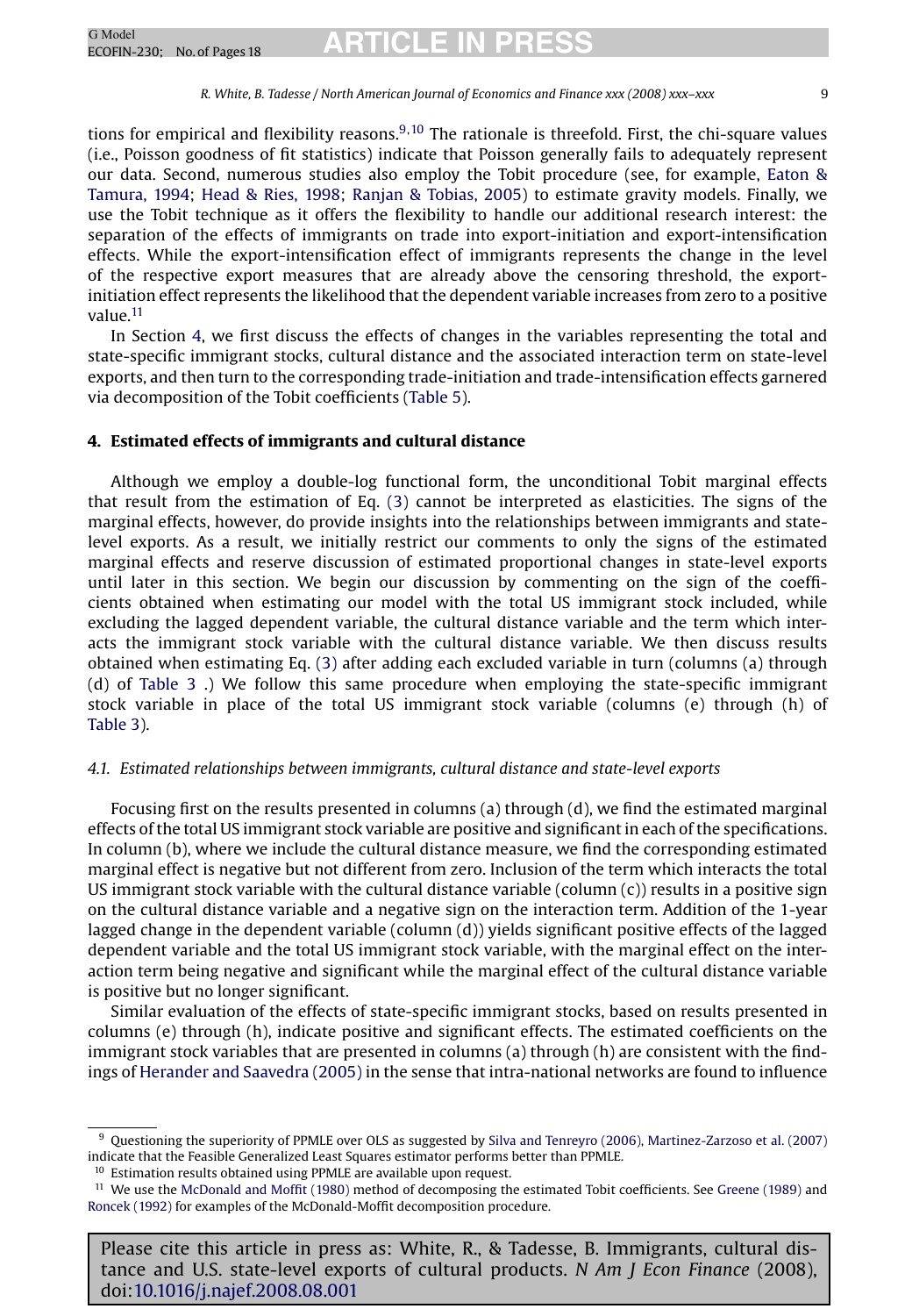<span id="page-10-0"></span>

| Dependent variables                                 | In Exports $_{ii}$ (a) | In Exports $_{ii}$ (b) | In Exports $_{ii}$ (c) | In Exports $_{ii}$ (d) | In Exports $_{ii}$ (e) |
|-----------------------------------------------------|------------------------|------------------------|------------------------|------------------------|------------------------|
| In State-level Immigrant Stockiit                   |                        |                        |                        |                        | $0.0506(0.0092)$ ***   |
| In Total US Immigrant Stock <sub>it</sub>           | $0.0402(0.005)$ ***    | $0.0393(0.005)$ ***    | $0.084(0.012)$ ***     | $0.0804(0.012)$ ***    |                        |
| Cultural Distance <sub>iit</sub>                    |                        | $-0.0896(0.0622)$      | $0.1574(0.0864)^*$     | 0.1318(0.0861)         |                        |
| In Immigrants $_{iit}$ × Cultural Distance $_{iit}$ |                        |                        | $-0.031(0.0076)$ ***   | $-0.028(0.0075)$ ***   |                        |
| $\Delta$ Lagged Dependent Variable                  |                        |                        |                        | $0.1811(0.0299)$ ***   |                        |
| In Geodesic Distance <sub>ii</sub>                  | $-1.0012(0.0653)$ ***  | $-0.9928(0.0655)$ ***  | $-0.973(0.0655)$ ***   | $-0.9789(0.0652)$ ***  | $-0.9997(0.0663)$ ***  |
| $ln GDP_{it}$                                       | 1.1358 (0.0425)***     | $1.1334(0.0425)$ ***   | $1.1086(0.0428)$ ***   | 1.1118 (0.0426)***     | $1.1545(0.0436)$ ***   |
| In GDP per capita $_{it}$                           | $0.2524(0.0362)$ ***   | $0.2241(0.0411)$ ***   | $0.2474(0.0414)$ ***   | $0.2446(0.0412)$ ***   | $0.2205(0.0368)$ ***   |
| $ln GSP_{ir}$                                       | $1.3772(0.0215)$ ***   | $1.3773(0.0215)$ ***   | $1.3757(0.0215)$ ***   | $1.38(0.0214)$ ***     | $1.3316(0.023)$ ***    |
| In GSP per capita <sub>it</sub>                     | $-0.5645(0.0941)$ ***  | $-0.5639(0.0941)$ ***  | $-0.5624(0.0938)$ ***  | $-0.574(0.0934)$ ***   | $-0.5925(0.0945)$ ***  |
| $\Delta$ In Exchange Rate <sub>ijt</sub>            | $-1.3983(0.1572)$ ***  | $-1.4011(0.1572)$ ***  | $-1.3777(0.157)$ ***   | $-1.3373(0.1561)$ ***  | $-1.3856(0.1585)$ ***  |
| Open $_{it}$                                        | $0.6173(0.0596)$ ***   | $0.6306(0.0602)$ ***   | $0.6092(0.0603)$ ***   | $0.5971(0.0601)$ ***   | $0.614(0.0603)$ ***    |
| In Remote <sub>it</sub>                             | $0.198(0.0414)$ ***    | $0.1934(0.0415)$ ***   | $0.1742(0.0417)$ ***   | $0.1802(0.0415)$ ***   | $0.2029(0.0416)$ ***   |
| English <sub>i</sub>                                | $0.7363(0.0511)***$    | $0.6993(0.0572)$ ***   | $0.7153(0.0572)$ ***   | $0.7116(0.0569)$ ***   | $0.7131(0.0513)$ ***   |
| $FTA_{\text{iif}}$                                  | $0.526(0.1294)$ ***    | $0.5049(0.1302)$ ***   | $0.3786(0.1335)$ ***   | $0.3709(0.1328)$ ***   | $0.5559(0.1298)$ ***   |
| Landlocked <sub>i</sub>                             | $-0.2296(0.0627)$ ***  | $-0.2226(0.0628)$ ***  | $-0.2207(0.0627)$ ***  | $-0.2293(0.0624)$ ***  | $-0.2627(0.0626)$ ***  |
| Constant                                            | $-49.5389(1.9649)$ *** | $-49.1344(1.9841)$ *** | $-49.0681(1.979)$ ***  | $-49.0602(1.969)$ ***  | $-48,2035(1.9984)$ **  |
|                                                     | 3,825                  | 3.825                  | 3,825                  | 3.825                  | 3,825                  |
| McFadden Pseudo $R^2$                               | 0.32                   | 0.32                   | 0.33                   | 0.33                   | 0.32                   |
| Adjusted $R^2$                                      | 0.78                   | 0.78                   | 0.79                   | 0.79                   | 0.78                   |
| Likelihood ratio (Chi-squared)                      | $5,967***$             | 5,969***               | 5,986***               | $6,022***$             | $5,933***$             |
| Log likelihood                                      | $-6,219$               | $-6,218$               | $-6,210$               | $-6,192$               | $-6,236$               |

 $\overline{\mathsf{o}}$ 

HTCL

ш

 $\overline{\mathbb{C}}$ 刀而  $\mathcal{L}_{\mathbb{P}}$ ď p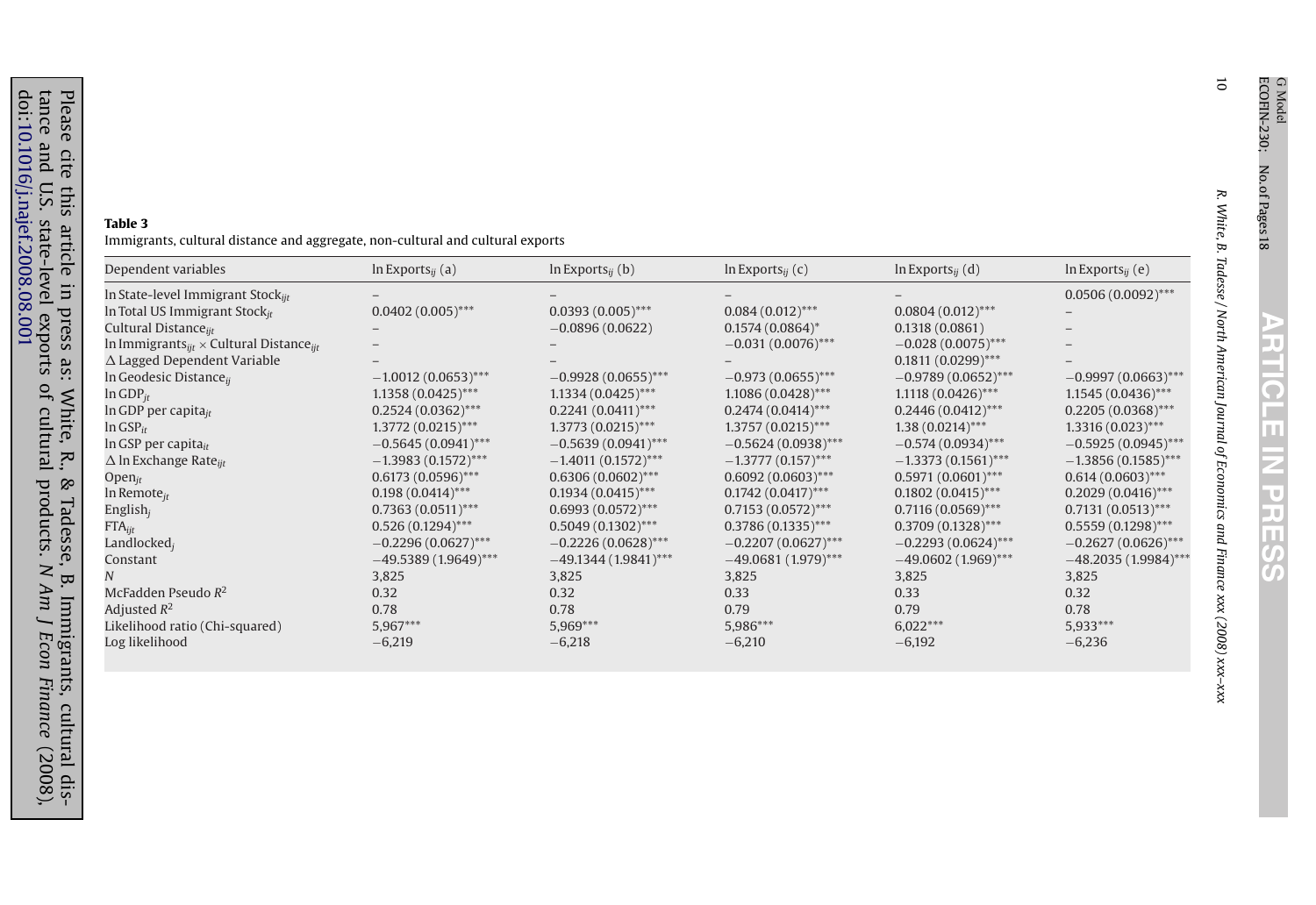Please cite this article in press as: White, R.,<br>tance and U.S. state-level exports of cultural<br>doi:10.1016/j.najef.2008.08.001 doi[:10.1016/j.najef.2008.08.001](dx.doi.org/10.1016/j.najef.2008.08.001) tance and U.S. state-level exports of cultural products. Please cite this article in press as: White, R., & Tadesse, B. Immigrants, cultural dis-& Tadesse, B. Immigrants, cultural disproducts. N  $Am \int Econ$  Finance (2008), *N Am J Econ Finance*

| In Exports <sub>ii</sub> $(f)$ | In Exports <sub>ii</sub> $(g)$                                                                                                                                                                                                          | $ln$ Exports <sub>ii</sub> (h)                                                                                                                                                                                                          |
|--------------------------------|-----------------------------------------------------------------------------------------------------------------------------------------------------------------------------------------------------------------------------------------|-----------------------------------------------------------------------------------------------------------------------------------------------------------------------------------------------------------------------------------------|
| $0.0492(0.0092)$ ***           | $0.1257(0.0194)$ ***                                                                                                                                                                                                                    | $0.1192(0.0194)$ ***                                                                                                                                                                                                                    |
|                                |                                                                                                                                                                                                                                         |                                                                                                                                                                                                                                         |
| $-0.1249(0.0621)$ **           | 0.1227(0.083)                                                                                                                                                                                                                           | 0.0984(0.0828)                                                                                                                                                                                                                          |
|                                | $-0.0548(0.0123)$ ***                                                                                                                                                                                                                   | $-0.05(0.0122)$ ***                                                                                                                                                                                                                     |
|                                |                                                                                                                                                                                                                                         | $0.175(0.03)$ ***                                                                                                                                                                                                                       |
| $-0.9877(0.0666)$ ***          | $-0.9586(0.0666)$ ***                                                                                                                                                                                                                   | $-0.9659(0.0663)$ ***                                                                                                                                                                                                                   |
| $1.1503(0.0436)$ ***           | 1.1339 (0.0436)***                                                                                                                                                                                                                      | $1.1375(0.0434)$ ***                                                                                                                                                                                                                    |
|                                | $0.2064(0.0416)$ ***                                                                                                                                                                                                                    | $0.2018(0.0414)$ ***                                                                                                                                                                                                                    |
| $1.333(0.023)$ ***             | $1.3258(0.023)$ ***                                                                                                                                                                                                                     | 1.3302 (0.0229)***                                                                                                                                                                                                                      |
|                                |                                                                                                                                                                                                                                         | $-0.6021(0.0937)$ ***                                                                                                                                                                                                                   |
| $-1.3904(0.1584)$ ***          |                                                                                                                                                                                                                                         | $-1.3257(0.157)$ ***                                                                                                                                                                                                                    |
|                                |                                                                                                                                                                                                                                         | $0.5999(0.0606)$ ***                                                                                                                                                                                                                    |
|                                |                                                                                                                                                                                                                                         | $0.1858(0.0415)$ ***                                                                                                                                                                                                                    |
|                                |                                                                                                                                                                                                                                         | $0.6686(0.0567)$ ***                                                                                                                                                                                                                    |
|                                |                                                                                                                                                                                                                                         | $0.373(0.1337)$ ***                                                                                                                                                                                                                     |
|                                |                                                                                                                                                                                                                                         | $-0.2588(0.0623)$ ***                                                                                                                                                                                                                   |
|                                |                                                                                                                                                                                                                                         | $-47.7427(1.9979)$ ***                                                                                                                                                                                                                  |
|                                |                                                                                                                                                                                                                                         | 3,825                                                                                                                                                                                                                                   |
|                                |                                                                                                                                                                                                                                         | 0.33                                                                                                                                                                                                                                    |
|                                |                                                                                                                                                                                                                                         | 0.79                                                                                                                                                                                                                                    |
|                                |                                                                                                                                                                                                                                         | $5,990***$                                                                                                                                                                                                                              |
| $-6,234$                       | $-6,224$                                                                                                                                                                                                                                | $-6,207$                                                                                                                                                                                                                                |
|                                | $0.1824(0.0413)$ ***<br>$-0.5908(0.0944)$ ***<br>$0.6324(0.0609)$ ***<br>$0.1962(0.0417)$ ***<br>$0.6623(0.0571)$ ***<br>$0.5253(0.1306)$ ***<br>$-0.2518(0.0628)$ ***<br>$-47.6757(2.0143)$ ***<br>3,825<br>0.32<br>0.78<br>$5.937***$ | $-0.5908(0.0941)$ ***<br>$-1.3662(0.1578)$ ***<br>$0.6109(0.0609)$ ***<br>$0.1804(0.0417)$ ***<br>$0.6722(0.057)$ ***<br>$0.3784(0.1343)$ ***<br>$-0.2497(0.0625)$ ***<br>$-47.7688(2.0073)$ ***<br>3,825<br>0.32<br>0.79<br>$5.957***$ |

*R. White, B. Tadesse / North American Journal of Economics and Finance xxx (2008) xxx–xxx*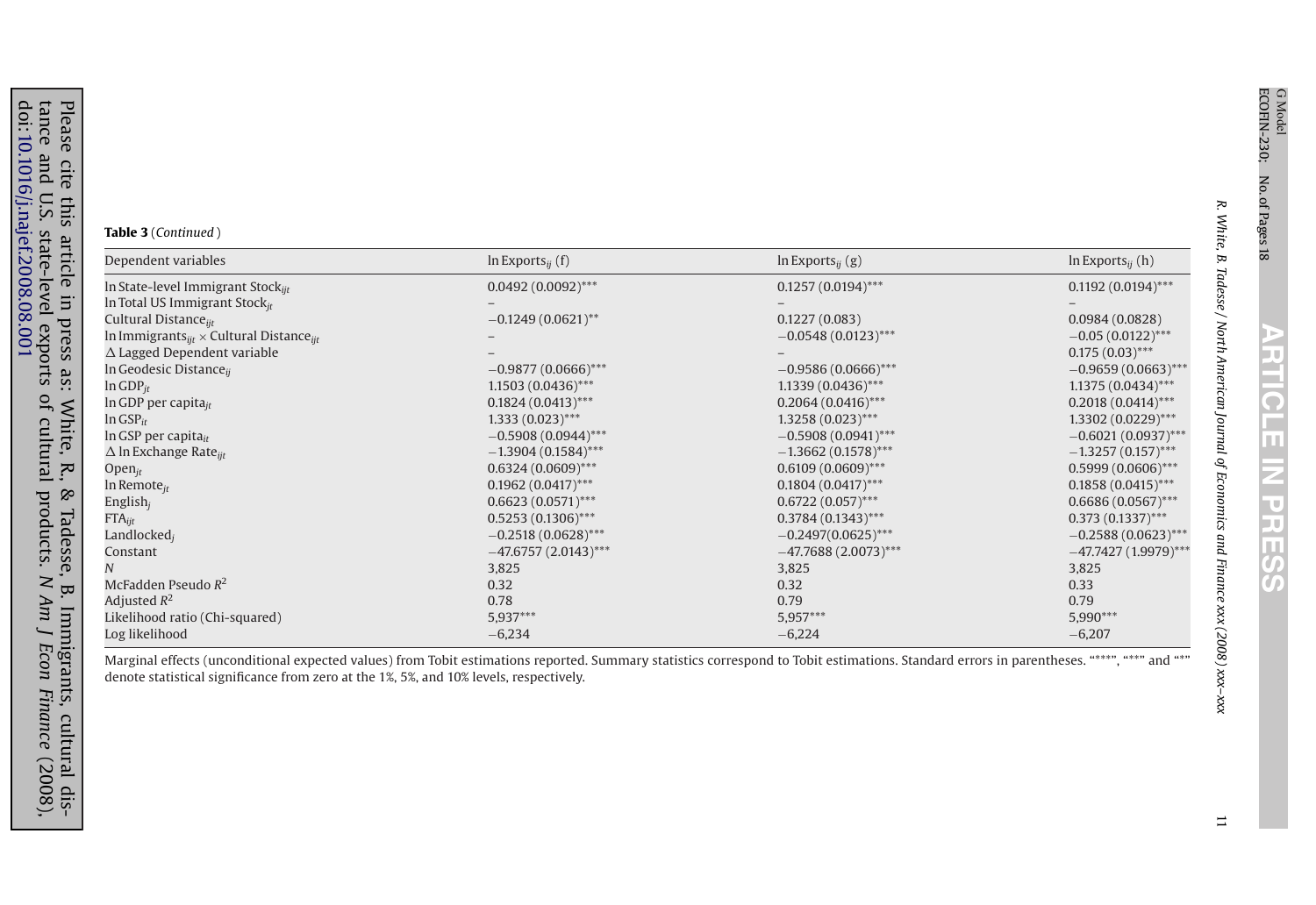state-level exports and, more generally, are in line with the existing literature that finds immigrants generally exert pro-trade influences. Inclusion of the cultural distance variable (column (f)) yields a corresponding marginal effect that is both negative and significant, while addition of a term that interacts the state-specific immigrant stock and cultural distance variables (column  $(g)$ ) results in a negative and significant marginal effect of the interaction term, with the significance of the marginal effect on the cultural distance variable disappearing. Inclusion of the 1-year lagged change in the dependent variable (column (h)) yields a positive and significant effect of the lagged dependent variable, with the effects of the stock of immigrants and the interaction term remaining significant. Taken collectively, these results indicate that immigrants exert a positive influence on state-level exports while cultural distance inhibits state-level exports.

The effects of the remaining variables in [Table 3](#page-10-0) conform to *a priori* expectations. Greater geodesic distances between home countries and states, which carry the implication of higher transport costs, reduce exports. Higher home country GDP and GDP per capita correspond with greater exports as do higher levels of GSP. Thus, we can say that while larger economies import more from US states, states that produce more output also tend to export more. While a higher standard of living in the immigrants' home countries, as reflected by the positive and significant coefficients on the GDP per capita variable, is found to enhance state-level exports, we find a consistent decline in the level of exports coinciding with a rise in the value of GSP per capita, perhaps evidence of a negative correlation between exports and a rise in wealth. As expected, we find that the influence of changes in the home country *j*-US dollar exchange rate on exports are negative and significant, suggesting that depreciation of the home country's currency vis-à-vis the dollar corresponds with a fall in state-level exports to that country. Nations that are more open to trade and those that suffer a relative lack of non-US trading opportunities tend to import more from US states. Home countries in which English is commonly used import relatively more from US states. Likewise, the effects of being a party to a free trade agreement with the US are positive and significant, while landlocked countries tend to import less from the US.

To explore the effects of immigrants on state-level exports to their respective home countries in greater depth, we disaggregate total state-level exports into non-cultural products, cultural products and five cultural product sub-classifications. Results are presented in [Table 4.](#page-13-0) Marginal effects presented in columns (a) and (b) are generated when exports of non-cultural products and cultural products, respectively, are employed as the dependent variable. The results generally indicate that values presented for state-level exports of non-cultural products are quite similar to those reported for total state-level exports (column (h) of [Table 3\).](#page-10-0) For example, focusing on the influences of immigrants and cultural distance on state-level exports of cultural products (column (b)), we find that the exportinhibiting effect of cultural distance is partially offset by the pro-export influence of immigrants. To the contrary, however, we observe significant variation in the extent to which both immigrants and cultural distance affect a number of cultural product sub-classifications.

When examining the influences of the immigrant stock variable, the cultural distance variable and the associated interaction term on exports of cultural products, we see that, while immigrants exert significant and positive effects on state-level exports for several cultural product sub-classifications, greater cultural distance poses a negative and significant influence. This confirms the findings presented in [Tadesse and White \(2008a, 2008b\). H](#page-18-0)owever, as mentioned, noticeable variation exists in the extent of the effects across different categories of cultural products. For two of the five cultural product sub-classifications considered, Printed Matter (column (d)) and Audio and Audiovisual Media (column (g)), we find that the corresponding individual effects of the cultural distance variables are negative and significant. For two other cultural product classifications, Music and Performing Arts and Visual Arts (columns (e) and (f), respectively), the estimated effects of the interaction terms are negative and significant. The marginal effects of the immigrant stock variable are positive and significant for all classifications except those in which exports of Cultural Heritage Products (column (c)) and Audio and Audiovisual Media (column (g)) are considered. As [Table 2](#page-8-0) indicates, the Cultural Heritage Products and Audio and Audiovisual Media classifications are traded less-intensively relative to products in the remaining classifications during the reference period. Comparison of the corresponding standard deviations to those of other export measures also reveals a relative lack of variation in associated export levels across home countries. Thus, finding no immigrant-export effect for these two sub-classifications is not surprising.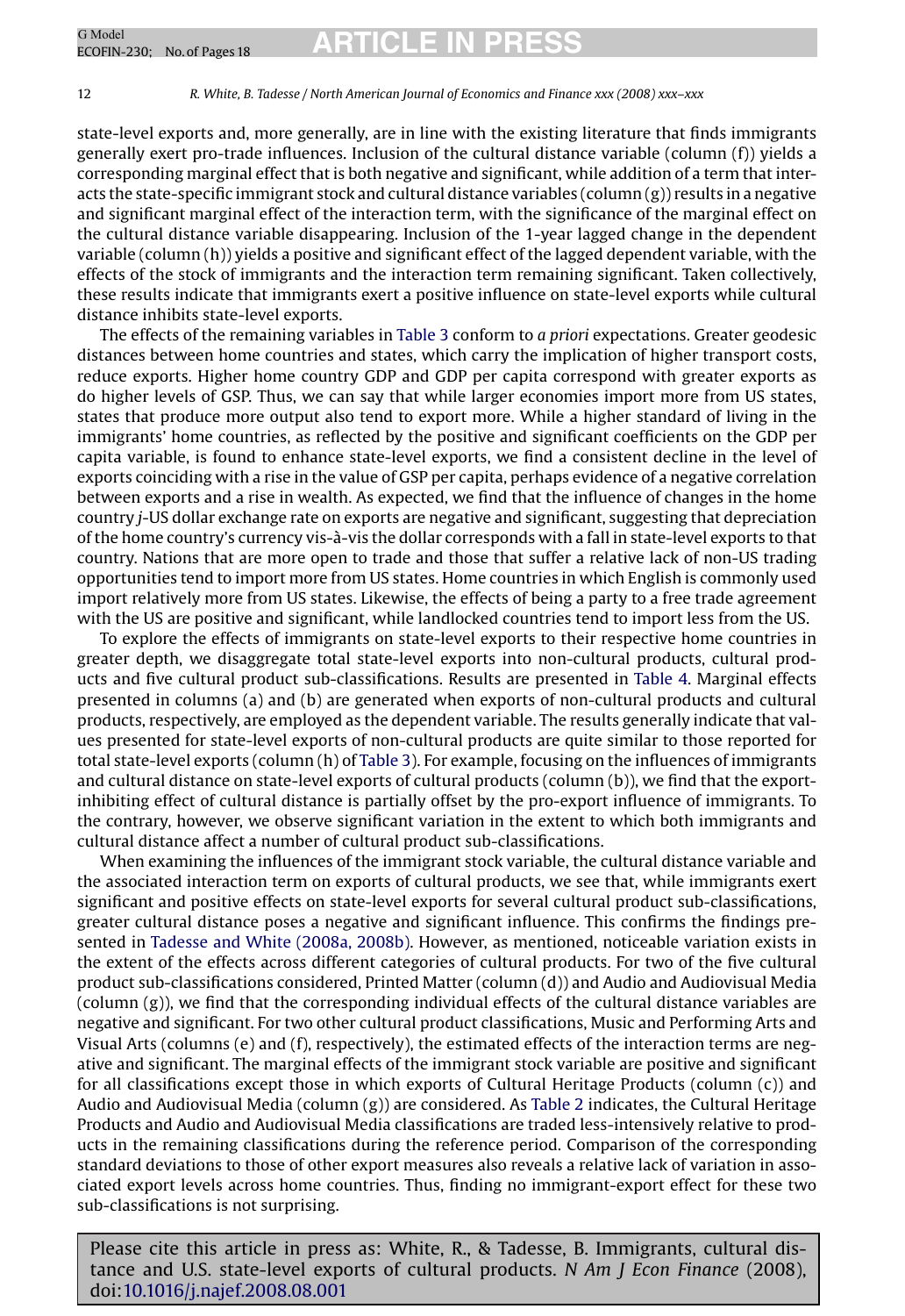## <span id="page-13-0"></span>**Table 4**

Immigrants, cultural distance and exports by cultural product classification

| Dependent<br>variables                                                       | In Non-Cultural<br>Exports $_{ii}$ (a)         | In Cultural Exports <sub>ii</sub><br>(b)    | In Cultural Heritage<br>Products $_{ii}$ (c) | In Printed Matter <sub>iit</sub><br>(d)         | In Music and<br>Performing Arts <sub>iit</sub> (e) | In Visual Arts $_{iif}$ (f)                   | In Audio and<br>Audiovisual Media <sub>iit</sub><br>(g) |
|------------------------------------------------------------------------------|------------------------------------------------|---------------------------------------------|----------------------------------------------|-------------------------------------------------|----------------------------------------------------|-----------------------------------------------|---------------------------------------------------------|
| In State-level<br>Immigrant<br>Stockiit                                      | $0.1171(0.0197)$ ***                           | $0.1267(0.0192)$ ***                        | 0.0292(0.0527)                               | $0.0443(0.0207)$ **                             | $0.0969(0.0179)$ ***                               | $0.1095(0.0311)$ ***                          | $-0.0055(0.0375)$                                       |
| Cultural<br>Distance $_{iif}$                                                | 0.1074(0.084)                                  | 0.0548(0.0902)                              | 0.08(0.3623)                                 | $-0.2174(0.1088)$ **                            | 0.1345(0.0937)                                     | 0.086(0.1817)                                 | $-0.5561(0.2424)$ **                                    |
| In Immigrants <sub>iit</sub><br>$\times$ Cultural<br>Distance <sub>iit</sub> | $-0.0489(0.0124)$ ***                          | $-0.0725(0.0125)$ ***                       | $-0.0307(0.0436)$                            | $-0.0217(0.0142)$                               | $-0.0405(0.0122)$ ***                              | $-0.0678(0.0225)$ ***                         | 0.0302(0.0289)                                          |
| $\Delta$ Lagged<br>Dependent<br>Variable                                     | $0.1942(0.0298)$ ***                           | $0.2052(0.0382)$ ***                        | $-0.1007(0.0986)$                            | $0.2131(0.052)$ ***                             | $0.2964(0.0439)$ ***                               | 0.0515(0.0551)                                | $0.3382(0.0936)$ ***                                    |
| In Geodesic<br>Distance <sub>ii</sub>                                        | $-0.9717(0.0674)$ ***                          | $-0.4931(0.0613)$ ***                       | $-0.0079(0.1137)$                            | $-0.6465(0.0601)$ ***                           | $-0.2533(0.0518)$ ***                              | $-0.3278(0.0851)$ ***                         | $-0.3017(0.0862)$ ***                                   |
| $ln GDP_{it}$                                                                | $1.1355(0.0441)$ ***                           | $0.7275(0.0409)$ ***                        | $0.4567(0.0977)$ ***                         | $0.6339(0.0429)$ ***                            | $0.364(0.036)$ ***                                 | $0.5444(0.063)$ ***                           | $0.5302(0.0717)$ ***                                    |
| In GDP per<br>capita $_{it}$                                                 | $0.1945(0.042)$ ***                            | $0.2821(0.0408)$ ***                        | $0.4828(0.1215)$ ***                         | 0.0663(0.0417)                                  | $0.3007(0.0395)$ ***                               | $0.5598(0.0749)$ ***                          | $0.256(0.0769)$ ***                                     |
| $ln GSP_{it}$                                                                | 1.3372 (0.0232)***                             | $0.9835(0.0236)$ ***                        | $0.6161(0.0598)$ ***                         | $0.8476(0.026)$ ***                             | $0.7034(0.0227)$ ***                               | $0.9635(0.0395)$ ***                          | $0.9241(0.048)$ ***                                     |
| In GSP per<br>$capita_{it}$                                                  | $-0.6534(0.0952)$ ***                          | $0.3634(0.0935)$ ***                        | 0.3756(0.2299)                               | $0.3444(0.0998)$ ***                            | $0.4891(0.089)$ ***                                | 1.1948 (0.1432)***                            | 0.1741(0.1929)                                          |
| $\Delta$ ln Exchange<br>$Rate_{\text{fit}}$                                  | $-1.3036(0.1594)$ ***                          | $-1.0665(0.2043)$ ***                       | 0.3257(0.7281)                               | $-0.5942(0.2501)$ **                            | $-1.0372(0.2526)$ ***                              | $-0.3001(0.4147)$                             | $-1.6122(0.5886)$ ***                                   |
| Open $_{it}$                                                                 | $0.5967(0.0616)$ ***                           | $0.2913(0.058)$ ***                         | 0.095(0.1313)                                | $0.4088(0.0586)$ ***                            | $0.1258(0.0525)$ **                                | $0.1594(0.0901)^{*}$                          | $0.4094(0.093)$ ***                                     |
| In Remote <sub>it</sub>                                                      | $0.1813(0.0421)$ ***                           | $0.0936(0.0387)$ **                         | $-0.0226(0.0861)$                            | $0.1005(0.0403)$ **                             | $-0.022(0.034)$                                    | $-0.0745(0.0577)$                             | 0.0924(0.066)                                           |
| English <sub>i</sub>                                                         | $0.6727(0.0576)$ ***                           | $0.4154(0.0548)$ ***                        | $0.3974(0.1196)$ ***                         | $0.6545(0.0561)$ ***                            | $0.264(0.0492)$ ***                                | $0.2292(0.0822)$ ***                          | $0.1959(0.0899)$ **                                     |
| $FTA_{\text{ijf}}$                                                           | $0.3807(0.1357)$ ***                           | $0.3253(0.1203)$ ***                        | $0.4236(0.2234)^*$                           | $0.2823(0.1159)$ **                             | 0.0854(0.1003)                                     | 0.0922(0.1618)                                | $0.4424(0.1693)$ ***                                    |
| Landlocked <sub>i</sub><br>Constant                                          | $-0.264(0.0633)$ ***<br>$-47.2149(2.0283)$ *** | $-0.0927(0.0651)$<br>$-45.9764(1.9241)$ *** | 0.0881(0.1686)<br>$-38.2851(4.8279)$ ***     | $-0.2128(0.0723)$ ***<br>$-37.5318(2.0187)$ *** | $-0.1427(0.0642)$ **<br>$-33.4528(1.751)$ ***      | $0.2402(0.1063)$ **<br>$-54.4048(3.0738)$ *** | $-0.4647(0.1395)$ ***<br>$-40.9032(3.5381)$ ***         |
| N                                                                            | 3.825                                          | 3,825                                       | 3,825                                        | 3,825                                           | 3,825                                              | 3,825                                         | 3,825                                                   |
| McFadden<br>Pseudo $R^2$                                                     | 0.32                                           | 0.33                                        | 0.36                                         | 0.35                                            | 0.38                                               | 0.37                                          | 0.37                                                    |
| Adjusted $R^2$                                                               | 0.78                                           | 0.57                                        | 0.06                                         | 0.38                                            | 0.36                                               | 0.23                                          | 0.13                                                    |
| Likelihood ratio<br>(Chi-squared)                                            | 5,892***                                       | $4,261***$                                  | 606***                                       | $3,133***$                                      | $2,933***$                                         | $2,167***$                                    | $1,371***$                                              |
| Log likelihood                                                               | $-6,250$                                       | $-4,250$                                    | $-549$                                       | $-2,909$                                        | $-2,378$                                           | $-1,829$                                      | $-1,159$                                                |

See [Table](#page-10-0) 3 notes.

E  $\frac{1}{\Omega}$ л Щ z

万元而  $\bm G$ T

*R. White, B. Tadesse / North American Journal of Economics and Finance xxx (2008) xxx–xxx*

R. White, B. Tadesse / North American Journal of Economics and Finance xxx (2008) xxx-xxx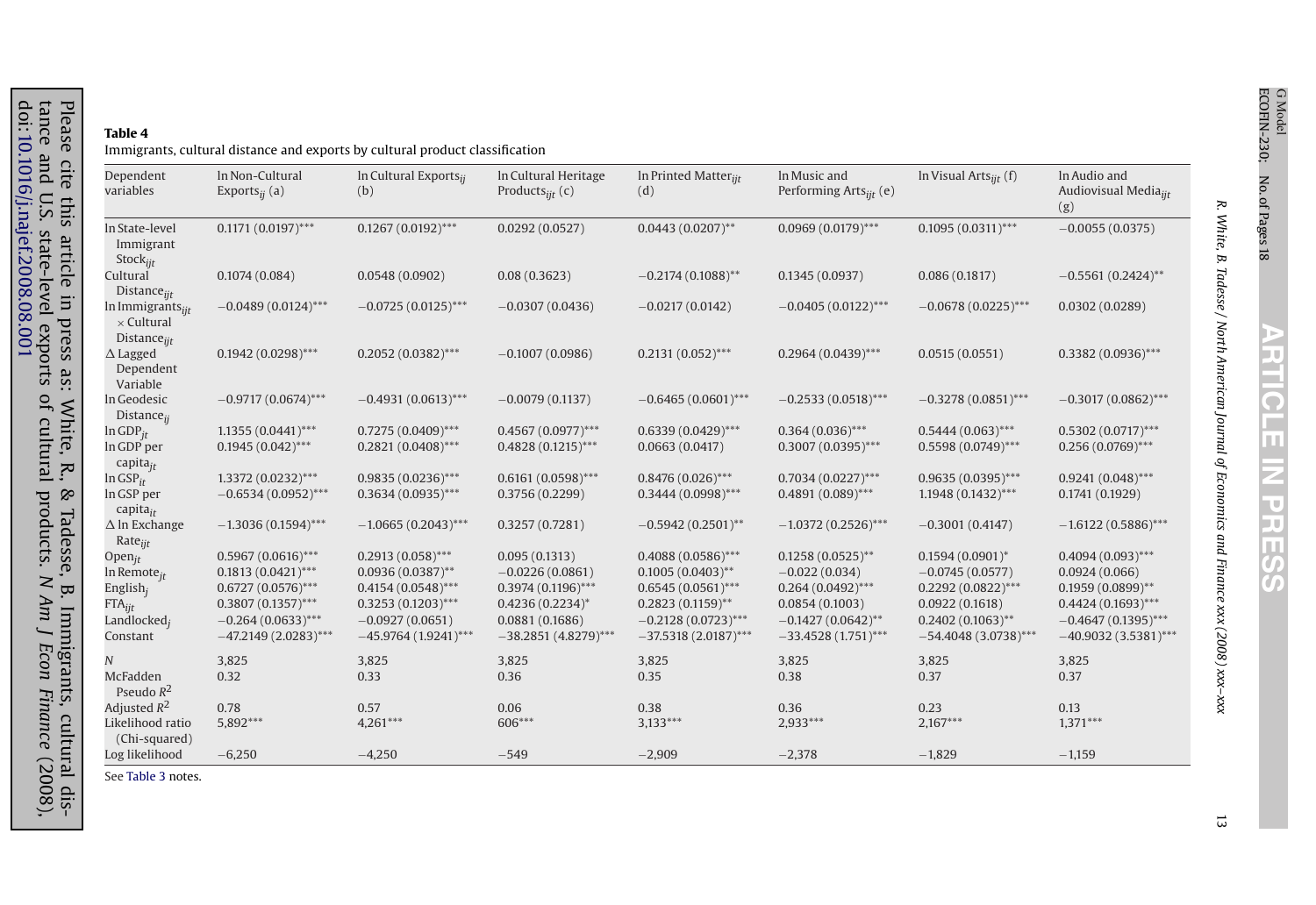#### *4.2. Immigrants and export-initiation and/or increased export-intensification*

[Table 5](#page-15-0) presents the decomposed export-intensification and export-initiation effects that corre-spond to the estimated marginal effects presented in column (h) of [Table 3](#page-10-0) and in [Table 4.](#page-13-0) $^{12}$  As mentioned earlier, the export-intensification effects represent, subject to the existence of exports, the extent to which a rise in the immigrant stock variable affects the volume of state-level exports. The export-initiation effects, on the other hand, are estimates of the extent to which immigrants contribute to the likelihood that exporting will occur when exporting is not taking place or is occurring at a sufficiently low level as to be below a reportable threshold.

Columns (a) through (c) present the corresponding export-intensification effects attributable to changes in the state-specific immigrant stock variable and the cultural distance variable. The associated export-initiation effects are presented in columns (d) through (f). The export-intensification effects reported from the estimations wherein aggregate exports and non-cultural exports are employed as dependent variables are nearly identical to the marginal effects reported in column (h) of [Table 3](#page-10-0) and column (a) of [Table 4. T](#page-13-0)his is due to a lack of zero-valued observations for these dependent variables. The results indicate that, for both aggregate exports and exports of non-cultural products, immigrants exert positive and significant export-initiation effects.

The intensification and initiation effects relating to state-level exports of cultural products and associated product sub-classifications provide further interesting information. Although we see positive and significant intensification and initiation effects with respect to cultural products, comparison of the estimated effects of immigrants on state-level exports of cultural and non-cultural products reveals that immigrants exert stronger proportional influences on the intensification of non-cultural products while also being more likely to initiate trade in cultural products. While this may result from a relative lack of trade in cultural products, it nonetheless illustrates the trade-generating effects of immigrants. Similarly, we see a similar pattern when considering the influence of cultural distance on the likelihood that cultural product exports will occur and/or the existing level of exports will rise. While cultural distance acts to inhibit existing exports to a lesser degree than it inhibits existing exports of non-cultural products, it hinders the initiation of cultural products exports to a greater extent than the initiation of non-cultural products. Significant variation is also found, across cultural products sub-classifications, with respect to initiation and intensification effects.

Given such differences, we attempt to quantify the corresponding effects by computing the proportional influence of immigrants and cultural distance on exports as indicated in Section [3.](#page-4-0) Based on the mean values and standard deviations presented in [Table 2](#page-8-0) and the estimated intensification and initiation effects reported in [Table 5, a](#page-15-0) one standard deviation increase in the immigrant stock variable relative to its mean value both increases the likelihood that cultural products will be exported and the existing level of such products by 0.02 percent and 0.03 percent, respectively. In response to an assumed one standard deviation increase in the cultural distance variable, the intensity of the existing cultural products exports would decrease by 0.13 percent and the likelihood that exports of such products to occur would decrease by approximately 0.10 percent.

When examining the relative effects of immigrants and cultural distance across cultural product sub-classifications, we find considerable variation in the export-intensification and export-initiation effects. Focusing first on the influences of immigrants on state-level exports, we see that Music and Performing Arts is the most-affected sub-classification. Moreover, a one standard deviation increase in the immigrant stock variable yields intensity and initiation effects of 0.02 percent and 0.03 percent, respectively. Printed Matter and Audio and Audiovisual Media products account for the next mostaffected classifications. Accordingly, given a one standard deviation increase in the immigrant stock variable, both are estimated to realize export-intensity increases of 0.01 percent while the likelihood of export-initiation for Printed Matter is estimated to increase by 0.012 percent. Estimated effects for the remaining sub-classifications are weaker, with those corresponding to exports of Cultural Heritage products being negligible. Performing similar calculations to determine the estimated initiation and intensification effects attributable to one standard deviation increases in cultural distance, we find

<sup>&</sup>lt;sup>12</sup> The complete set of estimation results is available upon request from the authors.

Please cite this article in press as: White, R., & Tadesse, B. Immigrants, cultural distance and U.S. state-level exports of cultural products. *N Am J Econ Finance* (2008), doi[:10.1016/j.najef.2008.08.001](dx.doi.org/10.1016/j.najef.2008.08.001)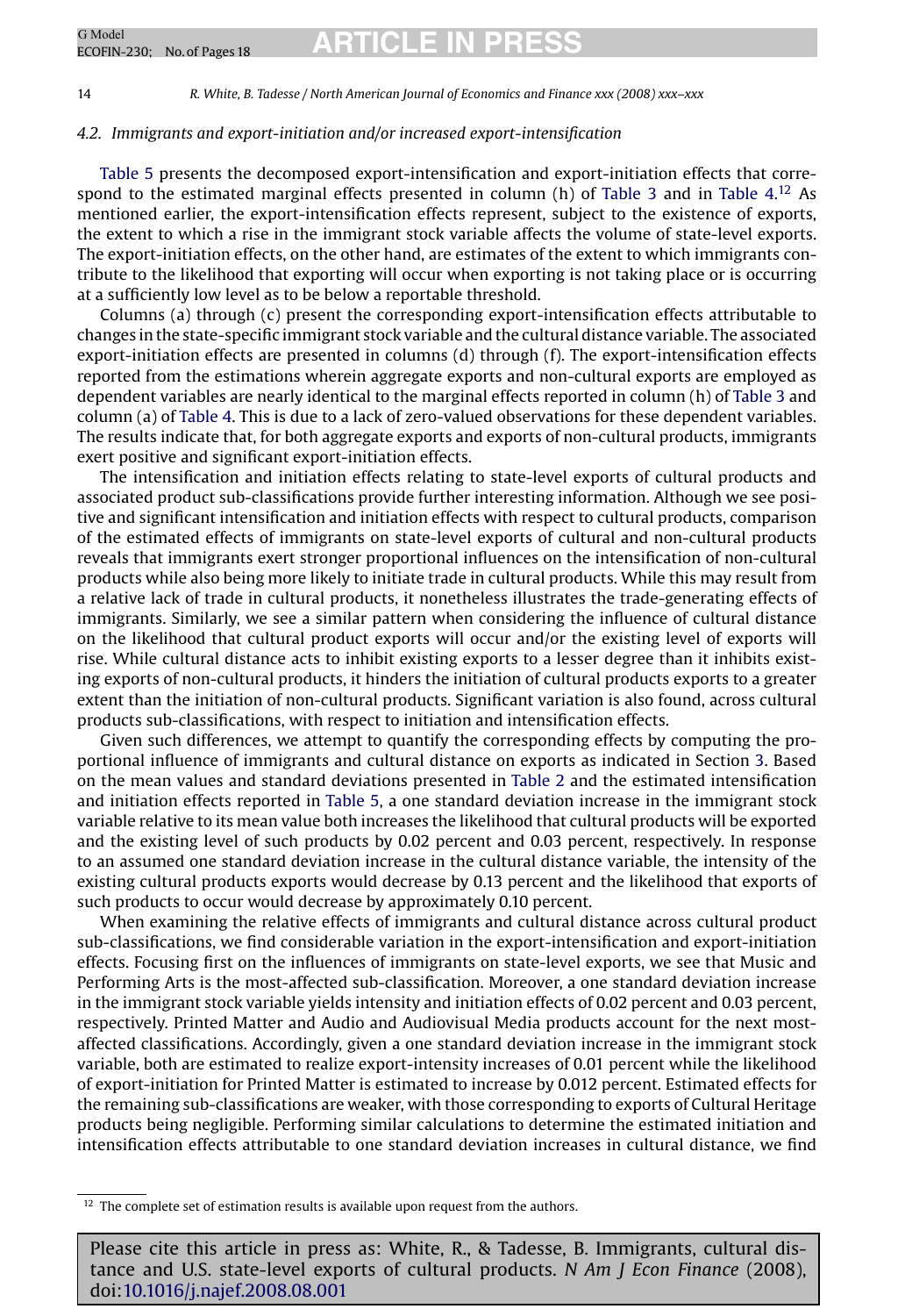T

Ü IJ DΙ. ď,

<span id="page-15-0"></span>

| Dependent variables                                                                                                                                                                                                                                                         | Export-intensity                                                                                                                                                                 |                                                                                                                                                         | Export-initiation                                                                                                                                                                   |                                                                                                                                                                                   | Cultural                                                                                                                                                | In Immigrants $_{ii}$ × Cultural                                                                                                                                                                  |
|-----------------------------------------------------------------------------------------------------------------------------------------------------------------------------------------------------------------------------------------------------------------------------|----------------------------------------------------------------------------------------------------------------------------------------------------------------------------------|---------------------------------------------------------------------------------------------------------------------------------------------------------|-------------------------------------------------------------------------------------------------------------------------------------------------------------------------------------|-----------------------------------------------------------------------------------------------------------------------------------------------------------------------------------|---------------------------------------------------------------------------------------------------------------------------------------------------------|---------------------------------------------------------------------------------------------------------------------------------------------------------------------------------------------------|
|                                                                                                                                                                                                                                                                             | In Immigrants <sub>iit</sub><br>(a)                                                                                                                                              | Cultural<br>Distance $_{ii}$ (b)                                                                                                                        | $ln$ Immigrants $_{iif}$<br>$\times$ Cultural<br>Distance $_{ii}(c)$                                                                                                                | In Immigrants <sub>iit</sub><br>(d)                                                                                                                                               | Distance $_{ii}$ (e)                                                                                                                                    | Distance $_{ii}$ (f)                                                                                                                                                                              |
| In Exports <sub>iit</sub><br>In Non-Cultural Exportsiit<br>In Cultural Exports <sub>iit</sub><br>In Cultural Heritage Productsiit<br>In Printed Matterit<br>In Music and Performing Artsit<br>In Visual Arts <sub>iit</sub><br>In Audio and Audiovisual Media <sub>it</sub> | $0.1171(0.0191)$ ***<br>$0.1147(0.0193)$ ***<br>$0.0554(0.0084)$ ***<br>0.0023(0.0042)<br>$0.0109(0.0051)$ **<br>$0.021(0.0039)$ ***<br>$0.015(0.0042)$ ***<br>$-0.0006(0.0039)$ | 0.0967(0.0813)<br>0.1052(0.0823)<br>0.024(0.0394)<br>0.0063(0.0287)<br>$-0.0532(0.0266)$ **<br>0.0291(0.0203)<br>0.0118(0.0249)<br>$-0.0582(0.0254)$ ** | $-0.0491(0.012)$ ***<br>$-0.0479(0.0122)$ ***<br>$-0.0317(0.0055)$ ***<br>$-0.0024(0.0055)$<br>$-0.0053(0.0035)$<br>$-0.0088(0.0026)$ ***<br>$-0.0093(0.0031)$ ***<br>0.0032(0.003) | $0.0005(0.0001)$ ***<br>$0.0006(0.0001)$ ***<br>$0.0418(0.0063)$ ***<br>0.0003(0.0005)<br>$0.0138(0.0064)$ **<br>$0.0308(0.0057)$ ***<br>$0.009(0.0025)$ ***<br>$-0.0002(0.0013)$ | 0.0004(0.0004)<br>0.0006(0.0005)<br>0.0181(0.0298)<br>0.0007(0.0032)<br>$-0.0676(0.0338)$ **<br>0.0427(0.0298)<br>0.007(0.0149)<br>$-0.0188(0.0082)$ ** | $-0.0002(0.0001)$ ***<br>$-0.0003(0.0001)$ ***<br>$-0.0239(0.0041)$ ***<br>$-0.0003(0.0004)$<br>$-0.0067(0.0044)$<br>$-0.0129(0.0039)$ ***<br>$-0.0055(0.0018)$ ***<br>0.001(0.001)               |
|                                                                                                                                                                                                                                                                             |                                                                                                                                                                                  |                                                                                                                                                         |                                                                                                                                                                                     |                                                                                                                                                                                   |                                                                                                                                                         |                                                                                                                                                                                                   |
| of Table 3 and columns (a) through (g) of Table 4.                                                                                                                                                                                                                          |                                                                                                                                                                                  |                                                                                                                                                         |                                                                                                                                                                                     |                                                                                                                                                                                   |                                                                                                                                                         | Standard errors in parentheses. "***", "**" and "*" denotes statistical significance at the 1%, 5%, and 10% levels, respectively. Estimated effects correspond to results presented in column (h) |

*R. White, B. Tadesse / North American Journal of Economics and Finance xxx (2008) xxx–xxx*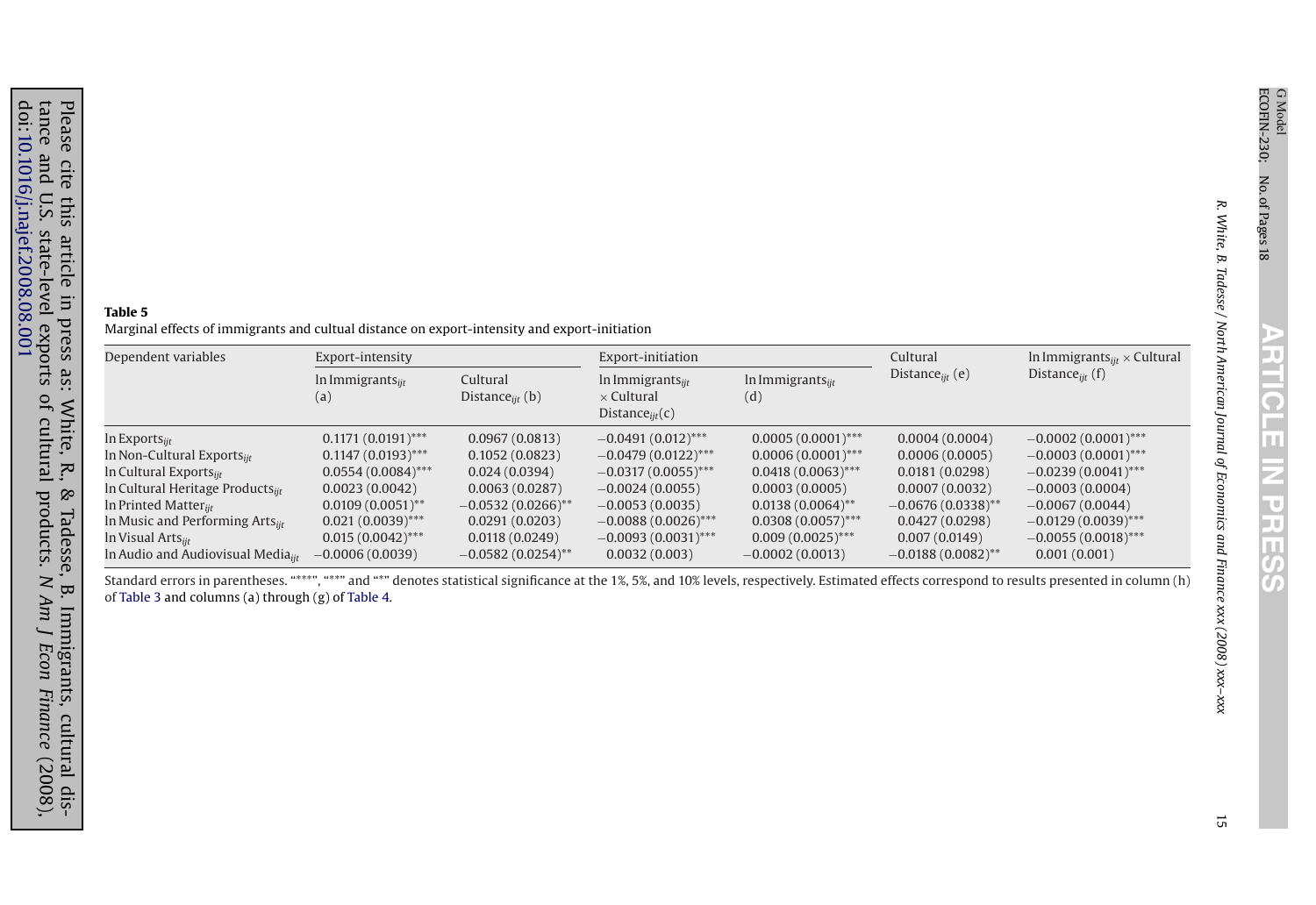that Printed Matter is the most affected cultural product sub-classification, with export-intensification effects expected to diminish by 0.05 percent and export-initiation effects decreased by 0.06 percent. Again, estimated effects for the Cultural Heritage products sub-classification are negligible. For the remaining three sub-classifications, export-intensification is estimated to diminish by margins that range from as little as 0.015 percent (for Audio and Audiovisual Media) to as much as 0.036 percent (for Visual Arts). Likewise, export-initiation is estimated to be reduced by 0.014 percent (for Audio and Audiovisual Media) to 0.036 percent (for Music and Performing Arts).

### **5. Conclusion**

Using US state-level export data to 75 countries, and placing emphasis on exports of cultural and non-cultural products as well as several cultural product sub-classifications, we have examined a potential relationship between immigrants and cultural distance as determinants of state-level exports. By decomposing the estimated marginal effects of these variables, we explored the possibility that immigrants not only increase exports when exporting is already occurring (an intensification effect) but also generate exports when, initially, no products are being exported (an initiation effect). In doing so, we have addressed, indirectly, the ability of immigrants to reduce trade-related transactions costs through possession of information specific to the home country and/or through connections to social or business networks. Echoing the findings of [Herander and Saavedra \(2005\),](#page-18-0) we report evidence of intra-national immigrant networks that act to increase state-level exports. Further, in line with the immigrant-trade literature, our findings indicate that while immigrants have pro-export effects when considering aggregate, cultural and non-cultural products exports, we confirm the expectations, formulated based on the results presented in [Girma and Yu \(2002\)](#page-17-0) and [Tadesse and White \(2008a, 2008b\), t](#page-18-0)hat greater cultural distance also reduces exports of cultural products more so than that of non-cultural products. Specifically, we find that immigrants tend to counteract the trade-inhibiting effect of cultural distance, yet in no instance was the estimated influence of immigrants of sufficiently great to ameliorate the trade-inhibiting effects of cultural distance.

Extending the literature, we compare the effects of immigrants on trade across export categories and products that embed the exporting country's culture to differing degrees. More specifically, disaggregating cultural products into five sub-classifications, we find variation in the pro-export effects of immigrants across the cultural product sub-classifications. Such variation can be attributed to differences in immigrants' collective ability to increase both the intensity of the existing level of state-level exports. However, the observation that the export-initiation effects of immigrants are not as widely observed as are their intensification effects, across cultural products sub-classifications, is taken as an indication of the extent to which differences in product characteristics, which may arise from variation in the amount and manner in which host country culture is embedded in different products, affect immigrants' abilities to influence host-home country trade. Overall, our findings shed light on an aspect of the immigrant-trade link that has, thus far, been neglected in the literature—that the ability of immigrants to influence trade flows depends, in part, on the extent to which their host and home countries are dissimilar.

It is important to acknowledge that, because our results are based on a single year's data, we must remain agnostic on the issue of an optimal immigration policy. Nonetheless, we believe that the findings presented here may inform the related public debate and yield a more fruitful policy outcome. While the results presented in this paper may be externally valid in the sense that the general effect of immigrants in promoting trade may be common across host countries, that the magnitudes of the influences of immigrants on trade may well vary across home countries and time periods suggests a need for additional research. For example, similar studies of the topic, employing data for other host countries and/or that span several years would be interesting extensions to consider. Likewise, future research that uses more disaggregated trade data may provide more detailed results regarding the varying facets of the immigrant-trade relationship and, thus, more informative results that may further illuminate the extent to which immigrants influence trade. Finally, immigrant-specific characteristics such as levels of educational attainment, occupations, duration of stay in the host country, maintenance and intensity of ties to the home country, etc., are generally absent in studies of the immigrant-trade

<span id="page-16-0"></span>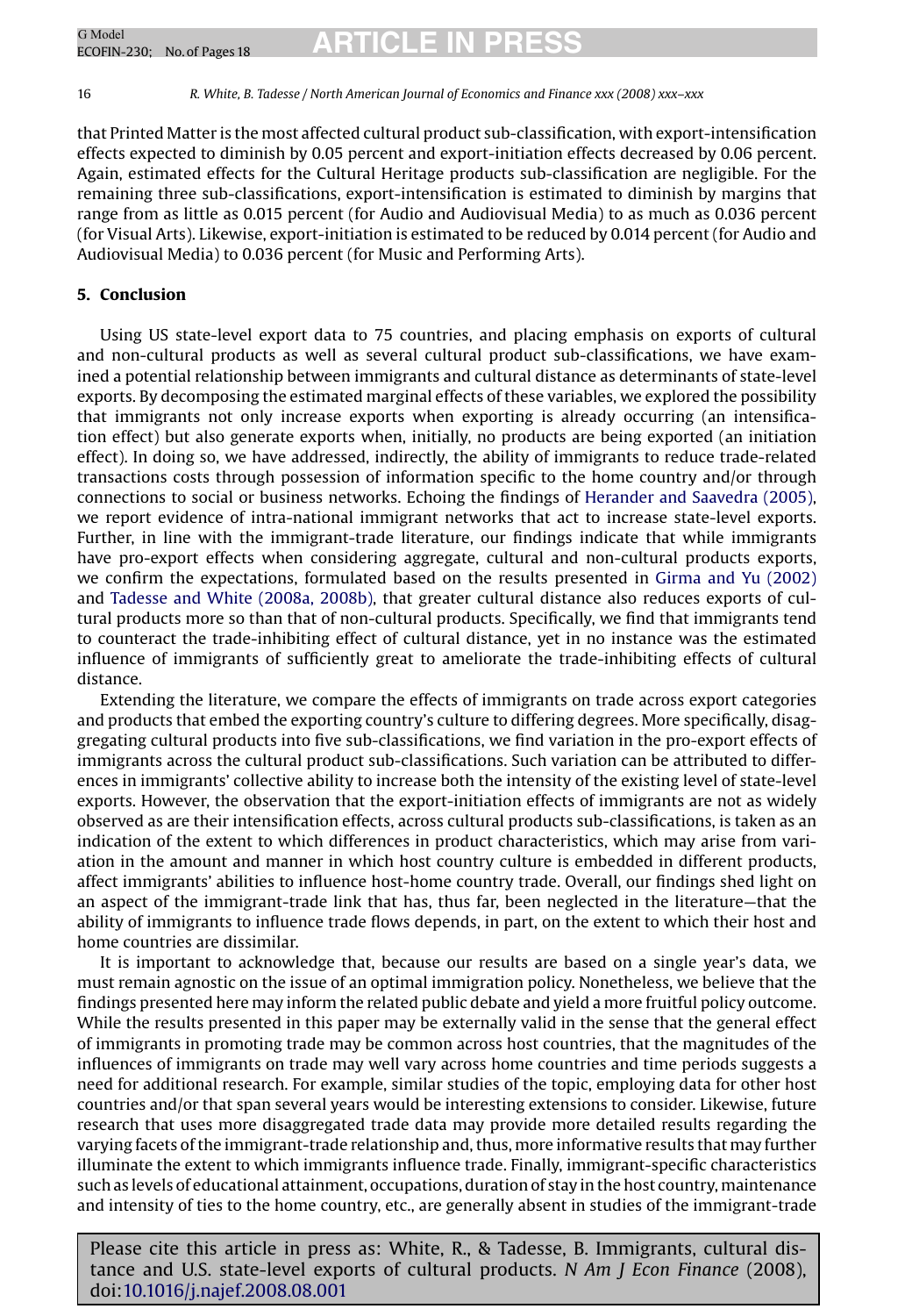<span id="page-17-0"></span>relationship. Controlling for such characteristics may result in greater clarity of results and generally provide new and/or additional information.

#### **Acknowledgements**

The authors wish to thank the editor and two anonymous referees for their comments and suggestions.

#### **Appendix A. Supplementary data**

Supplementary data associated with this article can be found, in the online version, at [doi:10.1016/j.najef.2008.08.001.](http://dx.doi.org/10.1016/j.najef.2008.08.001)

#### **References**

Anderson, J. E. (1979). A theoretical foundation for the gravity equation. *American Economic Review*, *69*, 106–116.

- Anderson, J. E., & van Wincoop, E. (2003). Gravity with gravitas: A solution to the border puzzle. *American Economic Review*, *93*(1), 190–192.
- Bandyopadhyay, S., Coughlin, C. C., & Wall, H. J. (January 2006). *Ethnic networks and US exports*. Federal Reserve Bank of St. Louis Working Paper 2005-069A.
- Bardhan, A. D., & Guhathakurta, S. (2005). Global linkages of subnational regions: Coastal exports and international networks. *Contemporary Economic Policy*, *22*(2), 225–236.
- Bergstrand, J. H. (1985). The gravity equation in international trade: Some microeconomic foundations and empirical evidence. *Review of Economics and Statistics*, *67*, 474–481.
- Blanes, J. V. (2003). *The link between immigration and trade in Spain*. Universidad Pablo de Olavide, Paper Presented at XXVIII Simposio de Analisis Economico, 11–13 December, Seville.
- Blanes, J. V. (2004). *Does immigration help to explain intra-industry trade? Evidence for Spain*. Economic Working Papers at Centro de Estudios Andaluces E2004/29, Centro de Estudios Andaluces.
- Blanes, J. V. (2006). *Immigrant's characteristics and their different effects on bilateral trade. Evidence from Spain*. Working Papers 06.08, Universidad Pablo de Olavide, Departamento de Economía.
- Blanes, J. V., & Martín-Montaner, J. A. (2006). Migration flows and intra-industry trade adjustments. *Review of World Economics*, *127*(3), 567–584.
- Bryant, J., Genc, M., & Law, D. (2004). *Trade and migration to New Zealand*. New Zealand Treasury Working Paper 04/18.
- Cano, A., del Corral, G. M., & Poussin, G. (2000). *Culture, trade and globalisation: 25 questions and answers*. Paris: UNESCO Publishing.
- Ching, H. S., & Chen, L. (2000). Links between emigrants and the home country: The case of trade between Taiwan and China. In H. Kohno, P. Nijkamp, & J. Poot (Eds.), *Regional cohesion and competition in the age of globalization*. Cheltenham, UK: Edward Elgar.
- Co, C. Y., Euzent, P., & Martin, T. (2004). The export effect of immigration into the USA. *Applied Economics*, *36*, 573–583.
- Combes, P., Lafourcade, M., & Mayer, T. (2005). The trade creating effects of business and social networks: Evidence from France. *Journal of International Economics*, *66*, 1–29.
- Davis, D. (1995). Intra-industry trade: A Heckscher–Ohlin–Ricardo approach. *Journal of International Economics*, *39*, 201–226.
- Deardorff, A. V. (1998). Determinants of bilateral trade: Does gravity work in a neoclassical world? In Jeffrey Frankel (Ed.), *The regionalization of the world economy*. Chicago, IL: University of Chicago Press.
- Dunlevy, J. A. (2006). The impact of corruption and language on the pro-trade effect of immigrants: Evidence from the American States. *Review of Economics and Statistics*, *88*(1)
- Dunlevy, J. A., & Hutchison, W. K. (1999). The impact of immigration on American import trade in the late nineteenth and early twentieth centuries. *The Journal of Economic History*, *59*(4), 1043–1062.
- Eaton, J., & Kortum, S. (2002). Technology, geography and trade. *Econometrica*, *70*(5), 1741–1779.
- Eaton, J., & Tamura, A. (1994). Bilateralism and regionalism in Japanese and U.S. trade and foreign direct investment patterns. *Journal of the Japanese and International Economies*, *8*, 478–510.
- Feenstra, R. C., Markusen, J., & Rose, A. (2001). Using the gravity equation to differentiate among alternative theories of trade. *Canadian Journal of Economics*, *34*(2), 430–447.
- Girma, S., & Yu, Z. (2002). The link between immigration and trade: Evidence from the United Kingdom. *Review of World Economics*, *138*, 115–130.
- Gould, D.M. (1994). Immigration links to the home nation: Empirical implications for US bilateral trade flows. *Review of Economics and Statistics*, *76*, 302–316.
- Greene, L. L. (1989). An economic analysis of student loan default. *Educational Evaluation and Policy Analysis*, *11*(1), 61–68.
- Global Trade Information Services Inc. (GTI). (2006). *World trade atlas, state export edition*. Online: <http://www.gtis.com/state>. Accessed: November.
- Hagenaars, J., Halman, L., & Moors, G. (2003). Exploring Europe's basic values map. In Wil Arts, J. Hagenaars, & L. Halman (Eds.), *The cultural diversity of European unity*. Boston, MA: Koninklijke Brill.
- Head, K., & Mayer, T. (2000). Non-Europe: The magnitude and causes of market fragmentation in Europe. *Review of World Economics*, *136*(2), 285–314.
- Head, K., & Ries, J. (1998). Immigration and trade creation: Econometric evidence from Canada. *Canadian Journal of Economics*, *31*, 47–62.